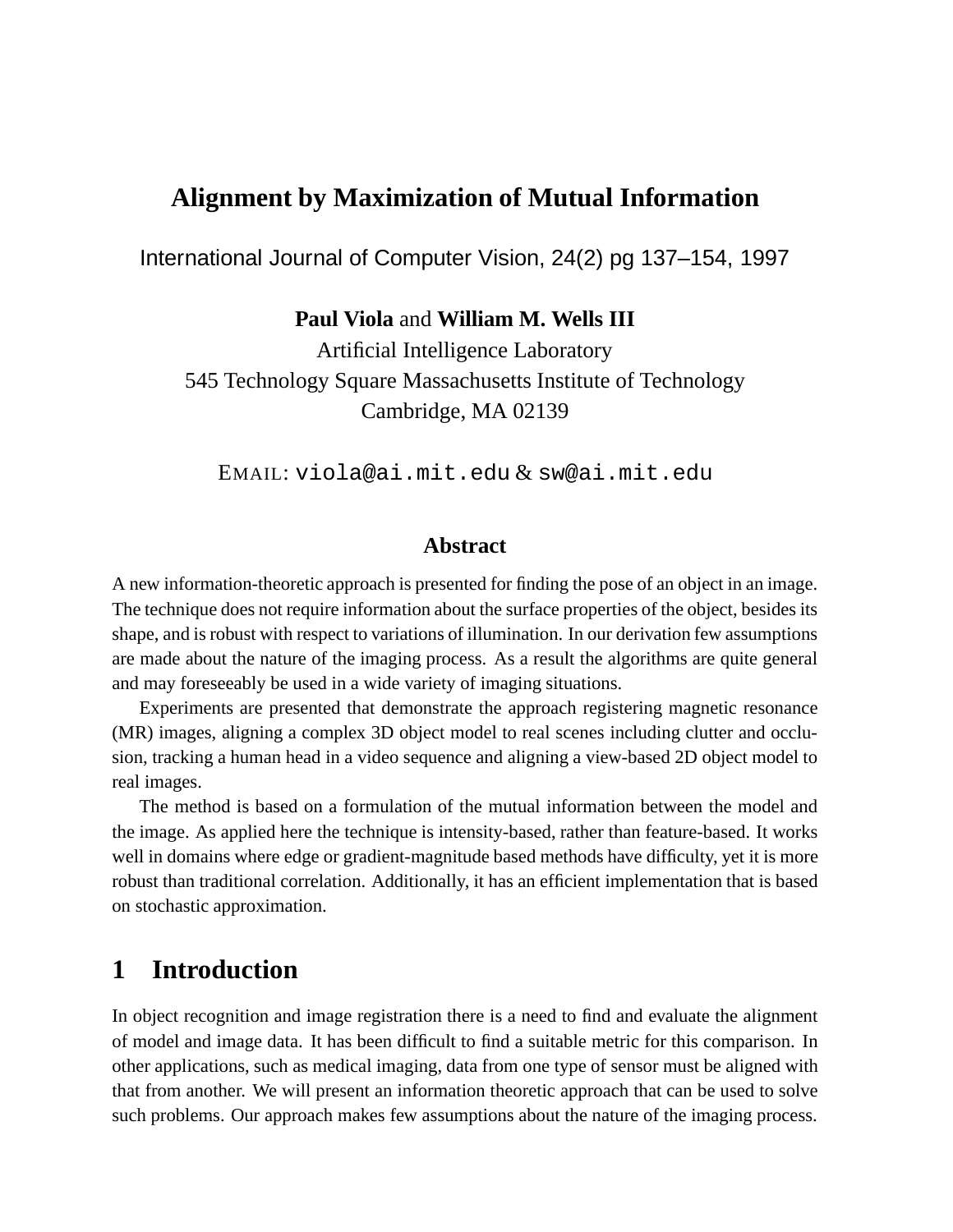As a result the algorithms are quite general and may foreseeably be used with a wide variety of sensors. We will show that this technique makes many of the difficult problems of model comparison easier, including accommodation of the vagaries of illumination and reflectance.

The general problem of alignment entails comparing a predicted image of an object with an actual image. Given an object model and a pose (coordinate transformation), a model for the imaging process could be used to predict the image that will result. The predicted image can then be compared to the actual image directly. If the object model and pose are correct the predicted and actual images should be identical, or close to it. Of course finding the correct alignment is still a remaining challenge.

The relationship between an object model (no matter how accurate) and the object's image is a complex one. The appearance of a small patch of a surface is a function of the surface properties, the patch's orientation, the position of the lights and the position of the observer. Given a model  $u(x)$  and an image  $v(y)$  we can formulate an imaging equation,

$$
v(T(x)) = F(u(x), q) + \eta \tag{1}
$$

or equivalently,

$$
v(y) = F(u(T^{-1}(y)), q) + \eta \tag{2}
$$

The imaging equation has three distinct components. The first component is called a transformation, or pose, denoted  $T$ . It relates the coordinate frame of the model to the coordinate frame of the image. The transformation tells us which point in the model is responsible for a particular point in the image. The second component is the imaging function,  $F(u(x), q)$ . The imaging function determines the value of image point  $v(T(x))$ . In general a pixel's value may be a function both of the model and other exogenous factors. For example an image of a three dimensional object depends not only on the object but also on the lighting. The parameter  $q$ collects all of the exogenous influences into a single vector. Finally,  $\eta$  is a random variable that models noise in the imaging process. In most cases the noise is assumed Gaussian.

Alignment can be a difficult problem for a number of reasons:

- $\bullet$  F, the imaging function of the physical world, can be difficult to model.
- $\bullet$  q, the exogenous parameters, are not necessarily known and can be difficult to find. For example computing the lighting in an image is a non-trivial problem.
- $\bullet$  T, the space of transformations, which may have many dimensions, is difficult to search. Rigid objects often have a 6 dimensional transformation space. Non-rigid objects can in principle have an unbounded number of pose parameters.

One reason that it is, in principle, possible to define  $F$  is that the image does convey information about the model. Clearly if there were no mutual information between  $u$  and  $v$ , there could be no meaningful  $F$ . We propose to finesse the problem of finding and computing  $F$  and  $q$  by dealing with this mutual information directly. We will present an algorithm that aligns by maximizing the mutual information between model and image. It requires no a priori model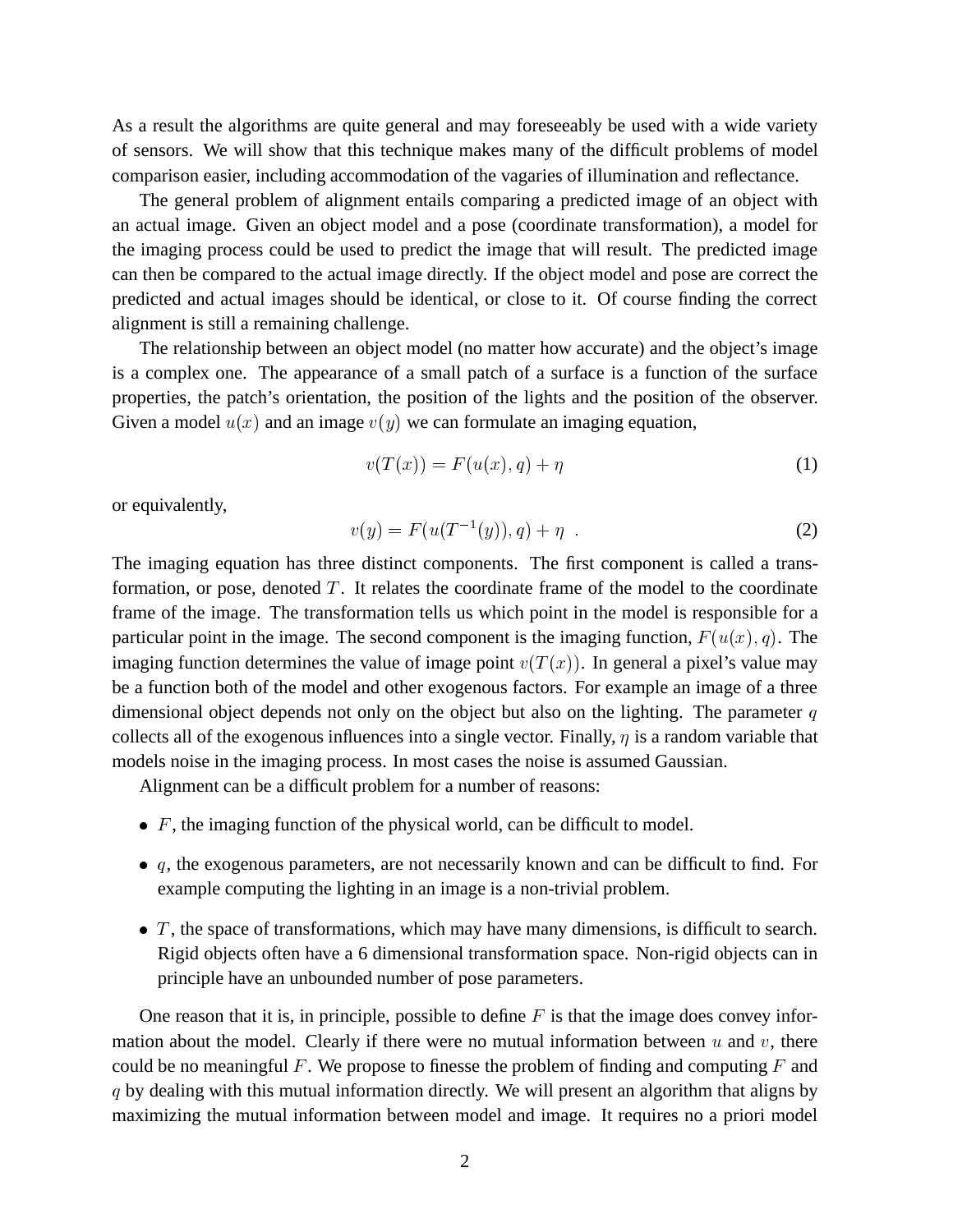of the relationship between surface properties and scene intensities – it only assumes that the model tells more about the scene when it is correctly aligned.

Though the abstract suggestion that mutual information plays a role in object recognition may not be new, to date no concrete representations or efficient algorithms have been proposed. This paper will present a new approach for evaluating entropy and mutual information called  $EMMA<sup>1</sup>$ . It is distinguished in two ways: 1) EMMA does not require a prior model for the functional form of the distribution of the data; 2) entropy can be maximized (or minimized) efficiently using stochastic approximation.

In its full generality, EMMA can be used whenever there is a need to align images from two different sensors, the so-called "sensor fusion" problem. For example, in medical imaging data from one type of sensor (such as magnetic resonance imaging—MRI) must be aligned to data from another sensor (such as computed tomography—CT).

# **2 An Alignment Example**

One of the alignment problems that we will address involves finding the pose of a threedimensional object that appears in a video image. This problem involves comparing two very different kinds of representations: a three-dimensional model of the shape of the object and a video image of that object. For example, Figure 1 contains a video image of an example object on the left and a depth map of that same object on the right (the object in question is a person's head: RK). A depth map is an image that displays the depth from the camera to every visible point on the object model.

From the depth map alone it might be difficult to see that the image and the model are aligned. For a human observer, the task can be made much easier by simulating the imaging process and rendering an image from the 3D model. Figure 2 contains two renderings of the object model. These synthetic images are constructed assuming that the 3D model has a Lambertian surface and that the model is illuminated from the right. It is almost immediately obvious that the model on the left of the figure is more closely aligned to the video image than the model on the right. Unfortunately, what might seem like a trivial determination is difficult to reproduce with a computer. The task is made difficult because the intensities of the true video image and the synthetic images are quite different. In fact, the pixels of the real image and the correct model image are uncorrelated. Somehow, the human visual system is capable of ignoring the superficial differences that arise from changes in illumination and surface properties. A successful computational theory of object recognition must be similarly robust.

Lambert's law is perhaps the simplest model of surface reflectivity. It is an accurate model of the reflectance of a matte or non-shiny surface. Lambert's law states that the visible intensity of a surface patch is related to the dot product between the surface normal and the lighting. For

 $1$ EMMA is a random but pronounceable subset of the letters in the words "EMpirical entropy Manipulation and Analysis".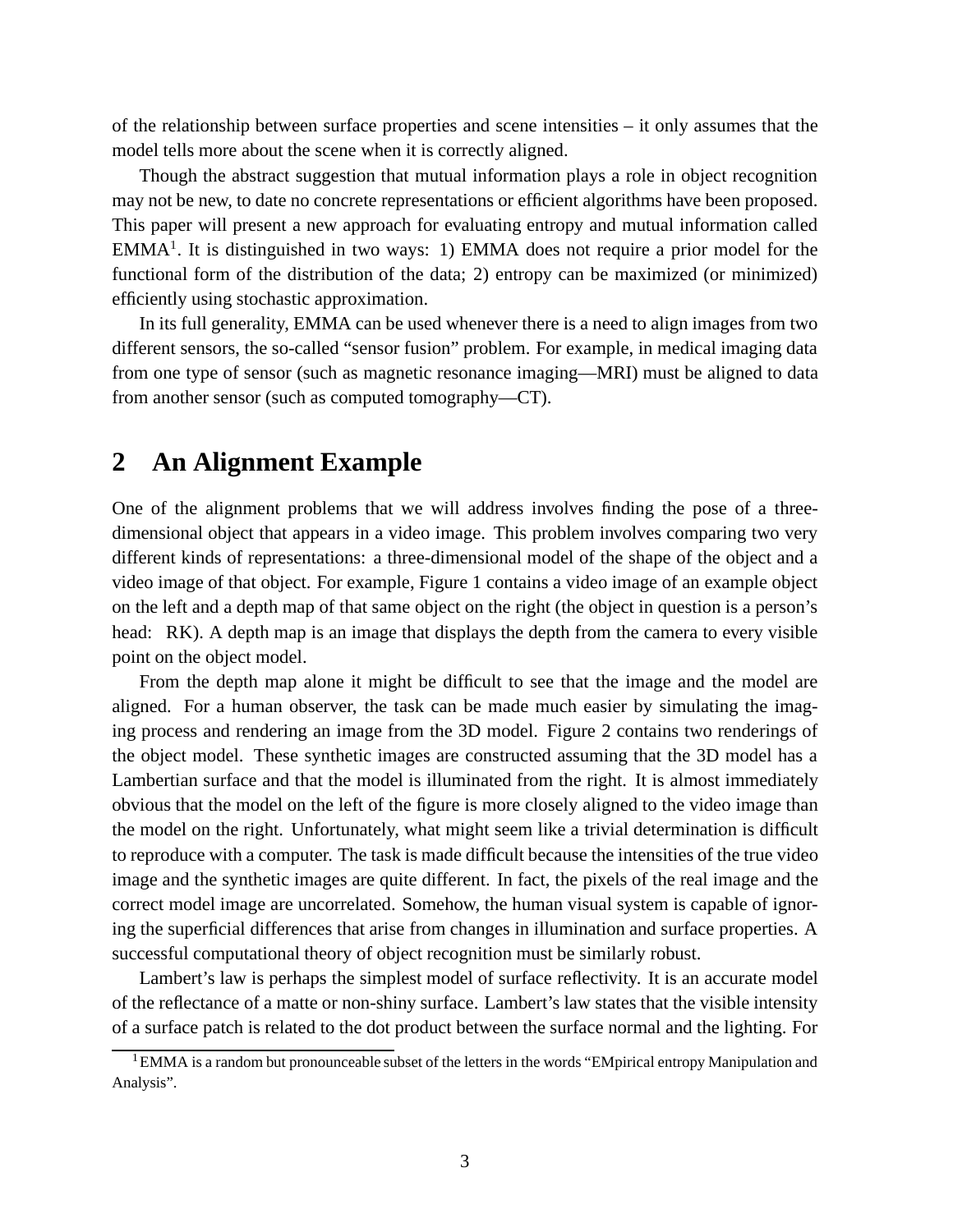

Figure 1: Two different views of RK. On the left is a video image. On the right is a depth map of a model of RK that describes the distance to each of the visible points of the model. Closer points are rendered brighter than more distant ones.



Figure 2: At left is a rendering of a 3D model of RK. The position of the model is the same as the position of the actual head. At right is a rendering of the head model in an incorrect pose.

a Lambertian object the imaging equation is:

$$
v(T(x)) = \sum_{i} \alpha_i \vec{l_i} \cdot u(x) , \qquad (3)
$$

where the model value  $u(x)$  is the normal vector of a surface patch on the object,  $l_i$  is a vector pointing toward light source i, and  $\alpha_i$  is proportional to the intensity of that light source ((Horn, 1986) contains an excellent review of imaging and its relationship to vision). As the illumination changes the functional relationship between the model and image will change.

Since we can not know beforehand what the imaging function will be, aligning a model and image can be quite difficult. These difficulties are only compounded if the surface properties of the object are not well understood. For example, many objects can not be modeled as having a Lambertian surface. Different surface finishes will have different reflectance functions. In general reflectance is a function of lighting direction, surface normal and viewing direction. The intensity of an observed patch is then:

$$
v(T(x)) = \sum_{i} R(\alpha_i, \vec{l_i}, \vec{o}, u(x)) , \qquad (4)
$$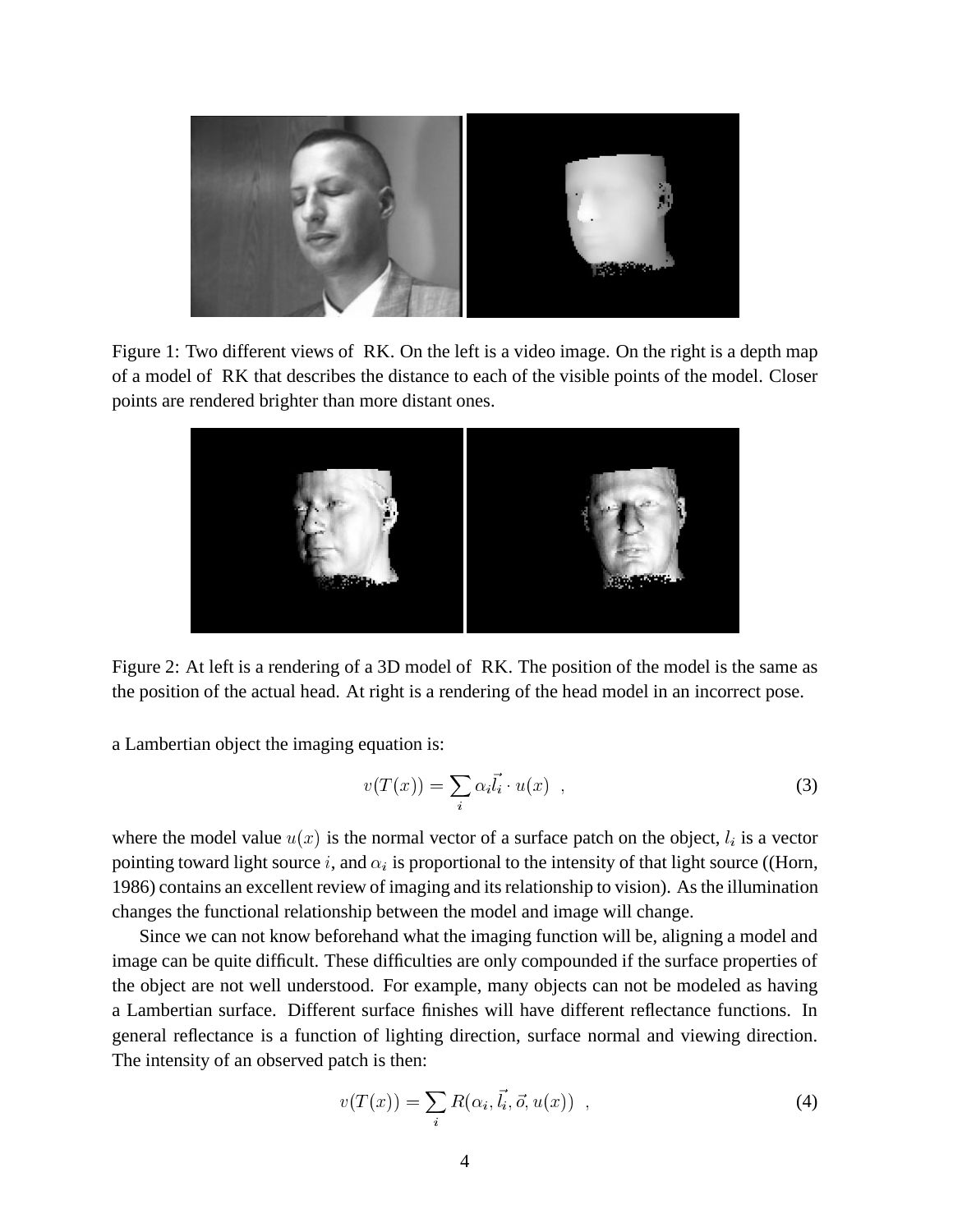where  $\vec{\sigma}$  is a vector pointing toward the observer from the patch and  $R(\cdot)$  is the reflectance function of the surface. For an unknown material a great deal of experimentation is necessary to completely categorize the reflectance function. Since a general vision system should work with a variety of objects and under general illumination conditions, overly constraining assumptions about reflectance or illumination should be avoided.

Let us examine the relationship between a real image and model. This will allow us to build intuition both about alignment and image formation. Data from the real reflectance function can be obtained by aligning a model to a real image. An alignment associates points from the image with points from the model. If the alignment is correct, each pixel of the image can be interpreted as a sample of the imaging function  $R(\cdot)$ . The imaging function could be displayed by plotting intensity against lighting direction, viewing direction and surface normal. Unfortunately, because intensity is a function of so many different parameters the resulting plot can be prohibitively complex and difficult to visualize. Significant simplification will be necessary if we are to visualize any structure in this data.

In a wide variety of real images we can assume that the light sources are far from the object (at least in terms of the dimensions of the object). When this is true and there are no shadows, each patch of the object will be illuminated in the same way. Furthermore, we will assume that the observer is far from the object, and that the viewing direction is therefore constant throughout the image. The resulting relationship between normal and intensity is three dimensional. The normal vector has unit length and, for visible patches, is determined by two parameters: the x and y components. The image intensity is a third parameter. A three dimensional scatter plot of normal versus intensity is really a slice through the high dimensional space in which  $R(\cdot)$  is defined. Though this graph is much simpler than the original, three dimensional plots are still quite difficult to interpret. We will slice the data once again so that all of the points have a single value for the y component of the normal.

Figure 3 contains a graph of the intensities along a single scan-line of the image of RK. Figure 4 shows similar data for the correctly aligned model of RK. Model normals from this scan-line are displayed in two graphs: the first shows the x component of the normal while the second shows the y component. Notice that we have chosen this portion of the model so that the y component of the normal is almost constant. As a result the relationship between normal and intensity can be visualized in only two dimensions. Figure 5 shows the intensities in the image plotted against the x component of the normal in the model. Notice that this relationship appears both consistent and functional. Points from the model with similar surface normals have very similar intensities. The data in this graph could be well approximated by a smooth curve. We will call an imaging function like this one *consistent*. Interestingly, we did not need any information about the illumination or surface properties of the object to determine that there is a consistent relationship between model normal and image intensity.

Figure 6 shows the relationship between normal and intensity when the model and image are no longer aligned. The only difference between this graph and the first is that the intensities come from a scan-line 3 centimeters below the correct alignment (i.e. the model is no longer aligned with the image, it is 3 centimeters too low). The normals used are the same. The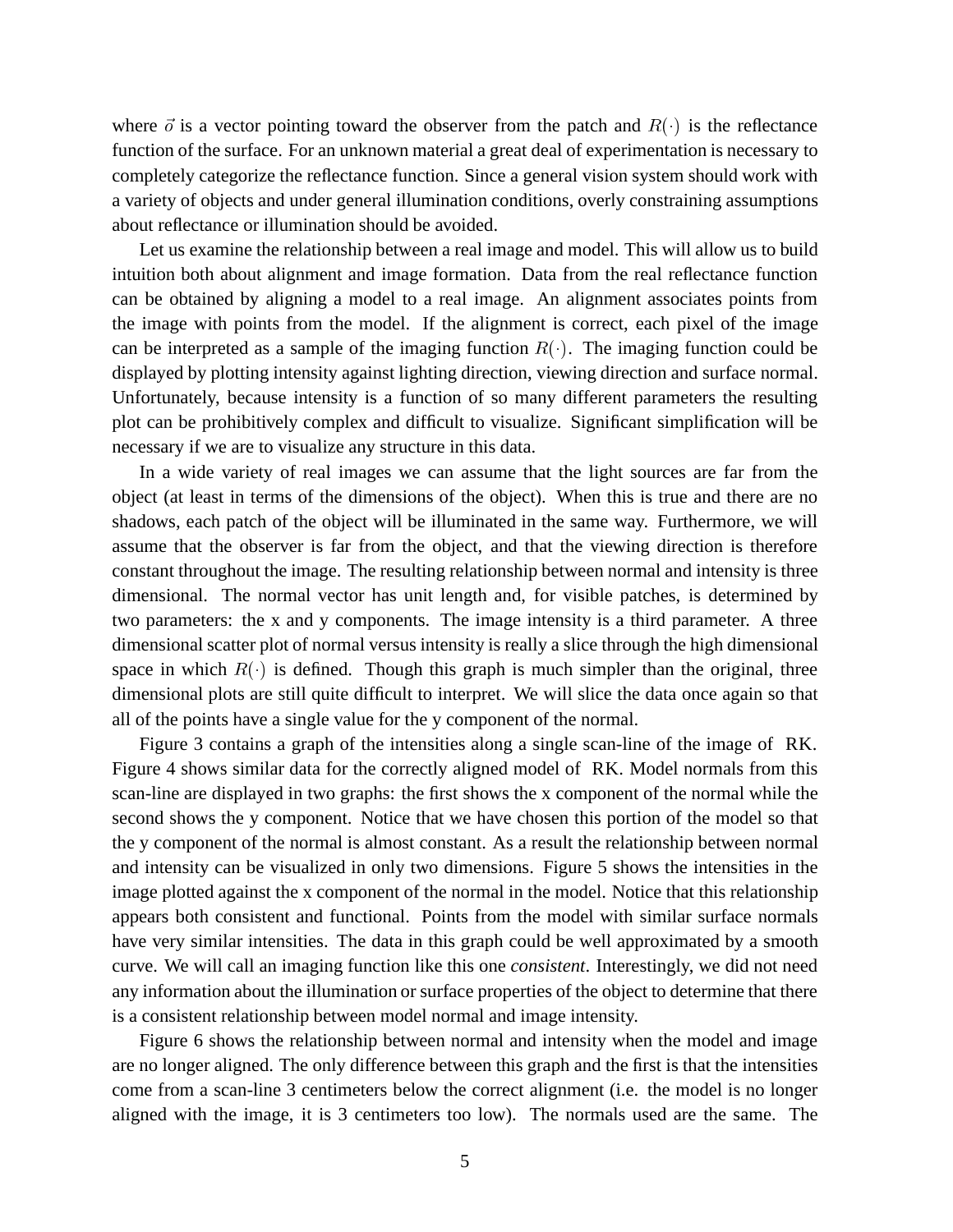![](_page_5_Figure_0.jpeg)

Figure 3: On the left is a video image of RK with the single scan-line highlighted. On the right is a graph of the intensities observed along this scan line.

resulting graph is no longer *consistent*. It does not look as though a simple smooth curve would fit this data well.

In summary, when model and image are aligned there will be a consistent relationship between image intensity and model normal. This is predicted by our assumption that there is an imaging function that relates models and images. While the actual form of this function depends on lighting and surface properties, a correct alignment will generally lead to a consistent relationship. Conversely, when model and image are misaligned the relationship between intensity and normal is inconsistent.

# **3 A Formal Definition of Consistency**

Alignment can be performed by jointly searching over the space of possible imaging functions, exogenous parameters and transformations. The principle of maximum likelihood can be used to motivate this procedure. The probability of an image given a model and transformation can be expressed as:

$$
p(v \mid u, T) = \int \int \prod_{x_a} p(\eta = v(T(x_a)) - F(u(x_a), q)) p(F) p(q) dF dq , \qquad (5)
$$

where the product is computed over points from the model,  $x_a$ . This equation integrates over all possible imaging functions and all possible sets of exogenous variables. We are not aware of any approach that has come close to evaluating such an integral. It may not be feasible. Another possible approach is to find the imaging function and exogenous variables that make the image most likely,

$$
p(v \mid u, T) \approx \max_{F,q} \prod_{x_a} p(\eta = v(T(x_a)) - F(u(x_a), q)) p(F) p(q) \quad . \tag{6}
$$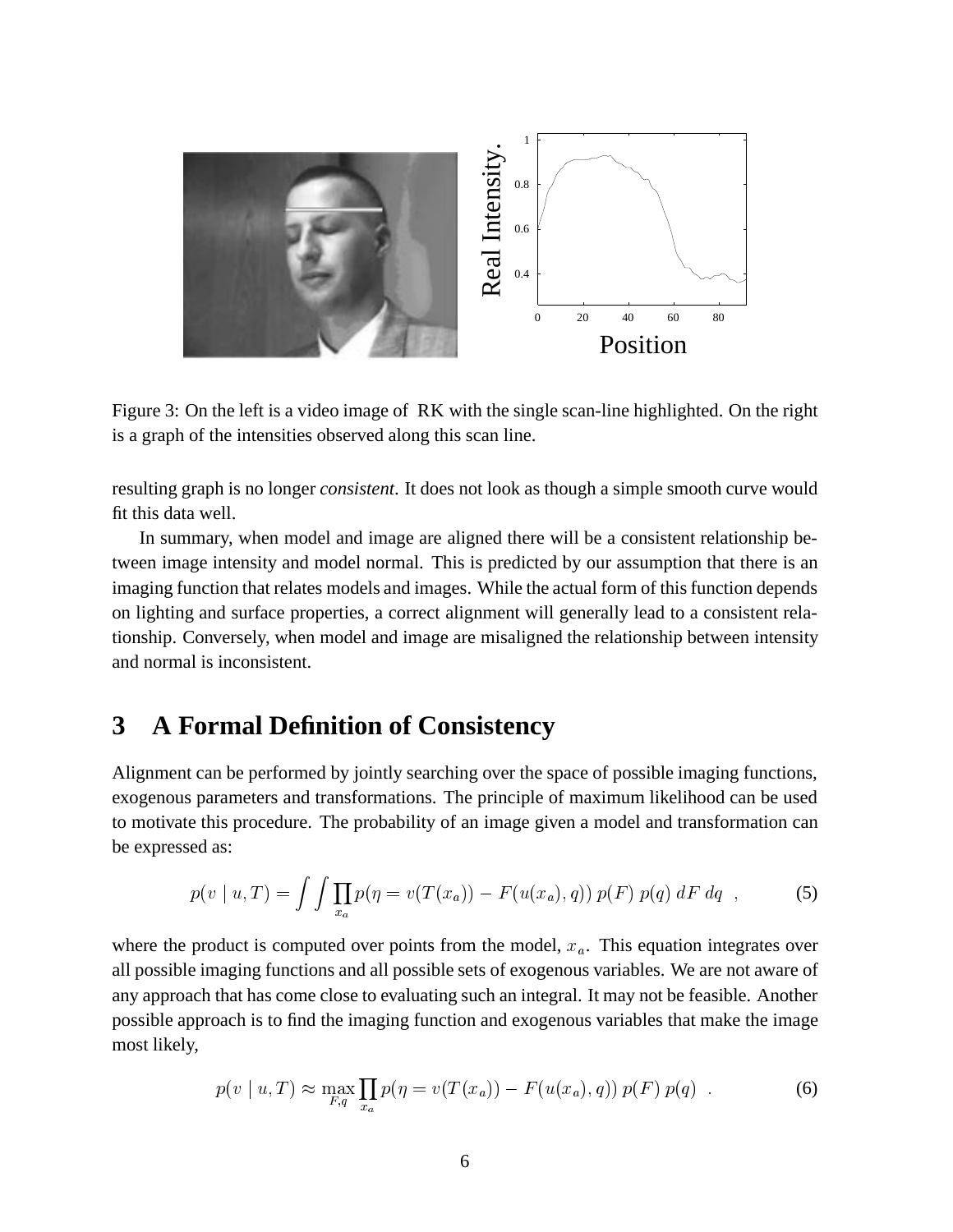![](_page_6_Figure_0.jpeg)

Figure 4: On the left is a depth map of RK with the single scan-line highlighted. At top right is a graph of the x component of the surface normal. On the bottom right is the y component of the normal.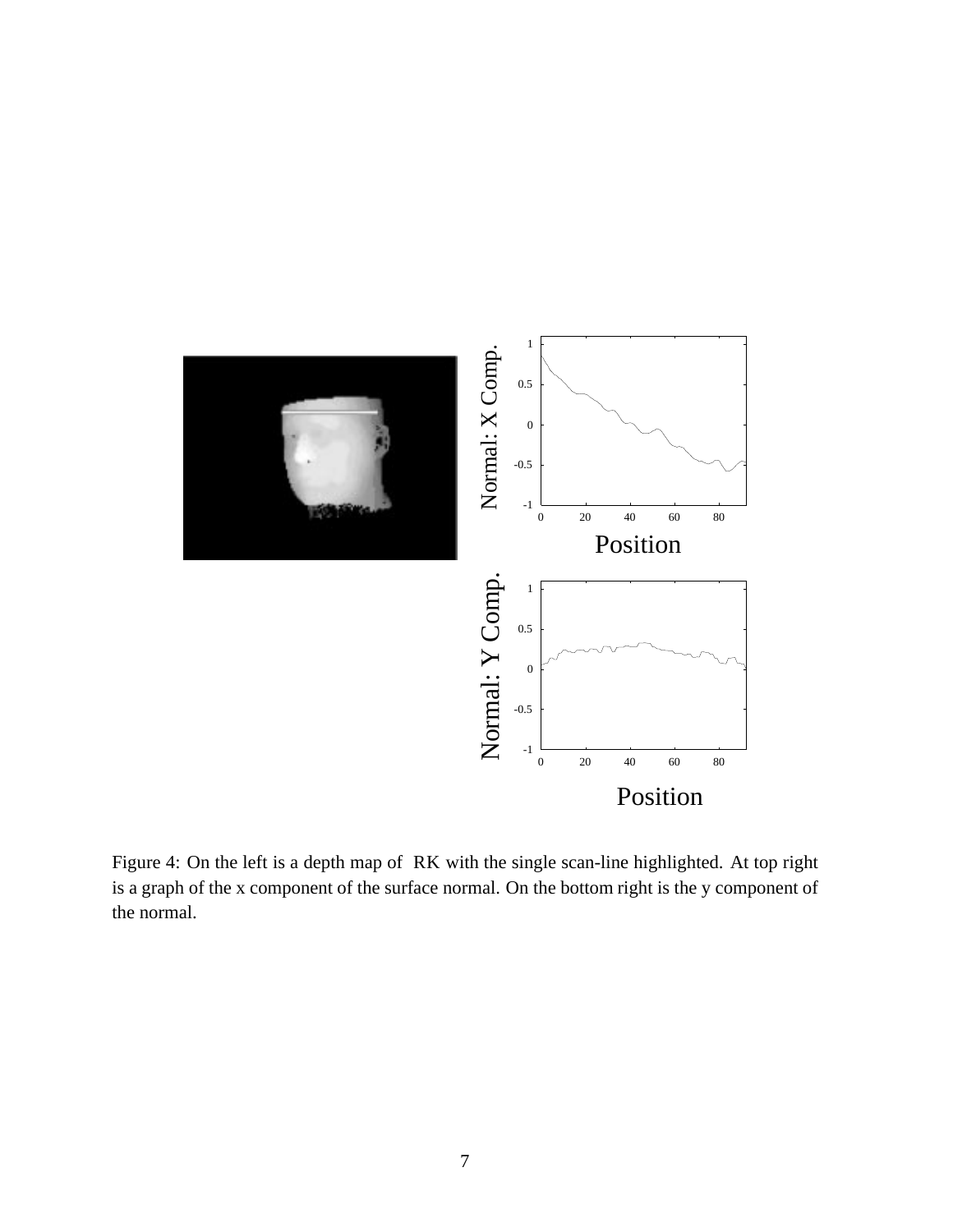![](_page_7_Figure_0.jpeg)

Figure 5: THE ALIGNED CASE: A scatter plot of the intensity of the video image versus the x component of the surface normal from the model. The image and model are correctly aligned.

![](_page_7_Figure_2.jpeg)

Figure 6: THE MISALIGNED CASE: On the left is the misaligned scan-line from the video image of RK. On the right is a scatter plot of the intensity of this part of the video image versus the x component of the surface normal from the model.

This approximation is accurate whenever the integral in Equation 5 is approximated by the component of the integrand that is maximal. The approximation is a good one when a particular  $F$  and  $q$  are much more likely than any other.

Using (6) we can define an alignment procedure as a nested search: i) given an estimate for the transformation, find F and q that make the image most likely; ii) given estimates for F and q, find a new transformation that makes the image most likely. Terminate when the transformation has stabilized. In other words, a transformation associates points from the model with points in the image; for every  $u(x)$  there is a corresponding  $v(T(x))$ . A function F and parameter vector q are sought that best model the relationship between  $u(x)$  and  $v(T(x))$ . This can be accomplished by "training" a function to fit the collection of pairs  $\{v(T(x_a)), u(x_a)\}.$ 

The search for  $F$  is not a simple process. The range of possible imaging functions is of course infinite. In order to condition the search it is necessary to make a set of assumptions about the form of  $F$ . In addition some assumptions about the smoothness of  $F$  are necessary to insure convergence of the nested search for the maximum of (6). These assumptions can be enforced by formulating a strong prior probability over the space of functions,  $p(F)$ .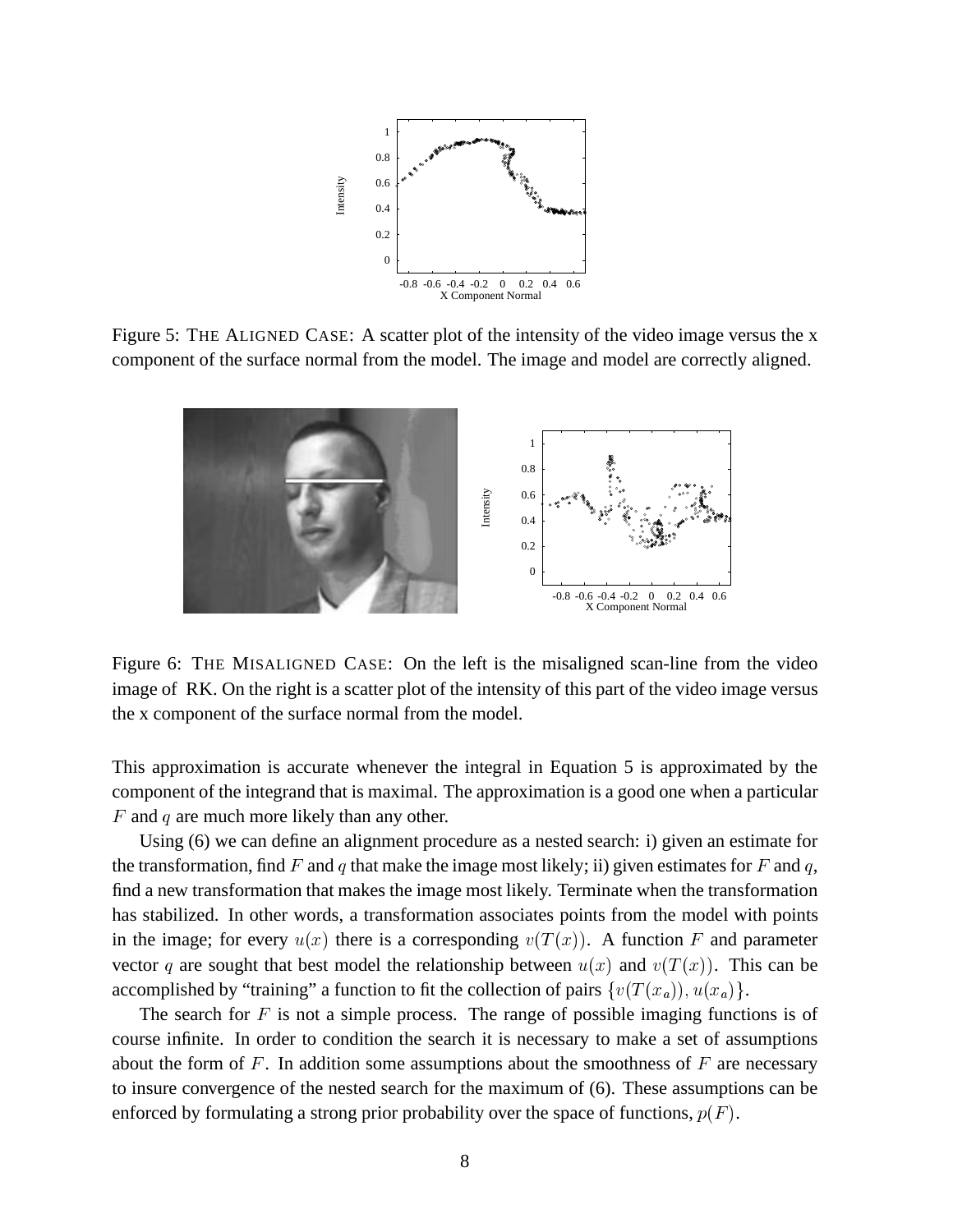In many cases the search for an imaging function and exogenous parameters can be combined. For any particular F and q, another function  $F_q(u(x))= F(u(x), q)$  can be defined. The combined function is best thought of as a *reflectance map* (Horn, 1986). It maps the normals of an object directly into intensities. The three dimensional alignment procedure we will describe manipulates a similar combined function.

How might Equation 6 be approximated efficiently? It seems reasonable to assume that for most real imaging functions similar inputs should yield similar outputs. In other words, that the unknown imaging function is continuous and piecewise smooth. An efficient scheme for alignment could skip the step of approximating the imaging function and attempt to directly evaluate the *consistency* of a transformation. A transformation is considered consistent if points that have similar values in the model project to similar values in the image. By similar we do not mean similar in physical location, as in  $|x_a - x_b|$ , but similar in value,  $|u(x_a) - u(x_b)|$  and  $|v(T(x_a)) - v(T(x_b))|$ . One ad-hoc technique for estimating consistency is to pick a similarity constant  $\psi$  and evaluate the following sum:

Consistency
$$
(T) = -\sum_{x_a \neq x_b} g_{\psi}(u(x_b) - u(x_a))(v(T(x_b)) - v(T(x_a)))^2
$$
, (7)

where  $g_{\psi}$  is a Gaussian with standard deviation  $\psi$ , and the sum is over points from the model,  $x_a$  and  $x_b$ . In order to minimize this measure, points that are close together in value must be more consistent, and those further apart less so.

An important drawback of consistency is that it is maximized by constancy. The most consistent transformation projects the points of the model onto a constant region of the image. For example, if scale is one of the transformation parameters, one entirely consistent transformation projects all of the points of the model down to a single point of the image.

We now have two alternatives for alignment when the imaging function is unknown: a theoretical technique that may be intractable, and an outwardly efficient ad-hoc technique that has a number of important difficulties. One would like to find a technique that combines the best features from each approach. We propose that the complex search for the most likely imaging function,  $F_q$ , be replaced with a simpler search for the most consistent imaging function.

One type of function approximator that maximizes consistency is known as kernel regression or the weighted neighbor approximator:

$$
F^*(u, a) = \frac{\sum_{x_a} R(u - u(x_a))v(T(x_a))}{\sum_{x_a} R(u - u(x_a))} \tag{8}
$$

The weighting function  $R$  usually has a maximum at zero, and falls off asymptotically away from zero.  $F^*$  can be used to estimate the likelihood of a transformation as we did in (6). This formulation can be much more efficient than a naive implementation of (6) since there is no need to search for  $F_q$ . The model, image, and transformation define  $F^*$  directly.

Figure 7 shows the weighted neighbor approximation to the data from the RK alignments (in these graphs R is the Gaussian density function with variance 0.0003). Notice  $F^*$  fits the aligned model much better than the misaligned model. Assuming that the noise is Gaussian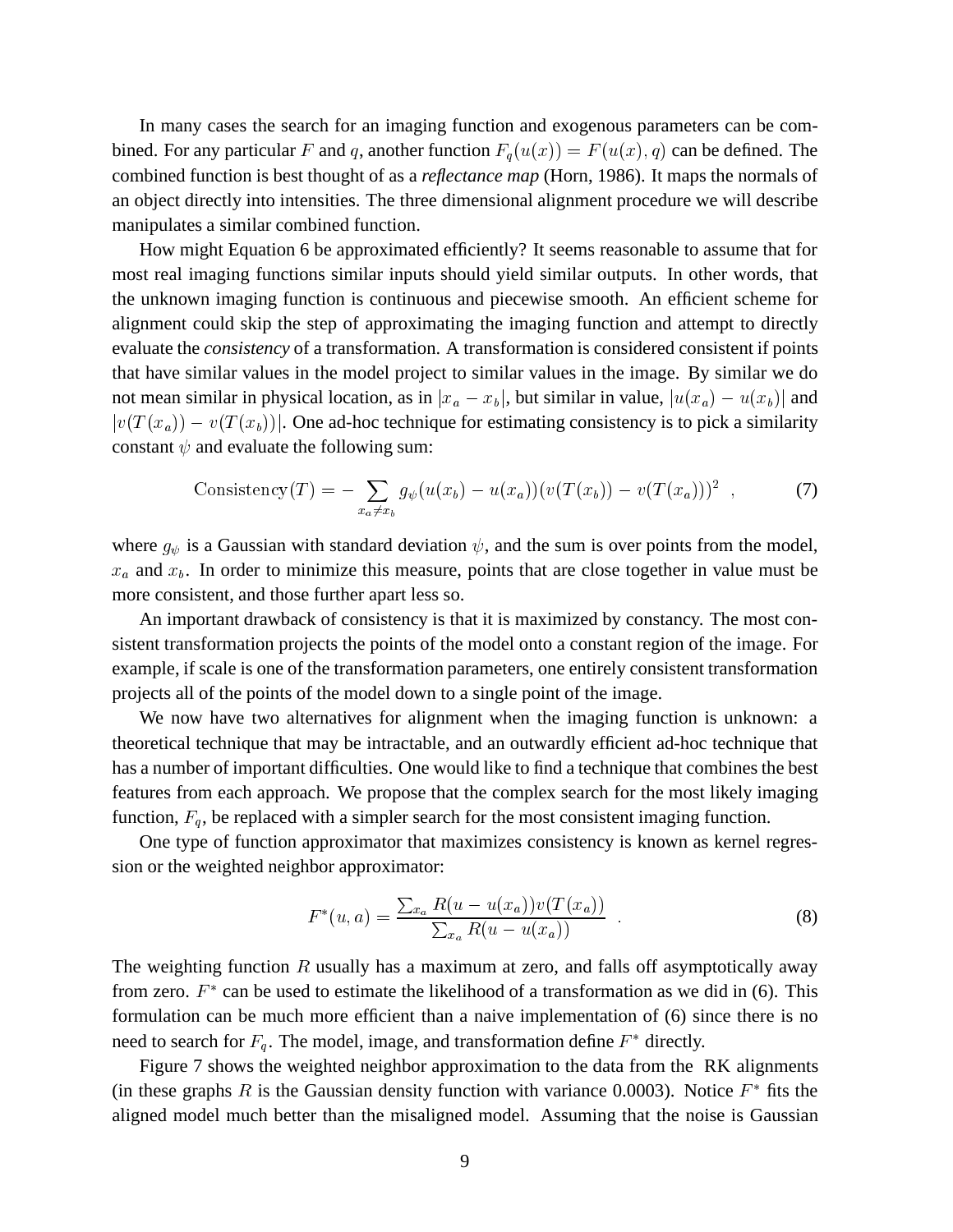![](_page_9_Figure_0.jpeg)

Figure 7: The joint distribution of data from the aligned and misaligned case above (left: aligned, right: misaligned). The weighted neighbor function approximation is show as a thin black line.

the log likelihood of the aligned model, 1079.49, is much larger than the log likelihood of the misaligned model,  $537.34^2$ .

# **4 From Likelihood to Entropy**

The "classical" derivation of weighted neighbor likelihood provided a context in which insights could be developed and concrete representations described. Though weighted neighbor likelihood is a powerful technique, it has three significant drawbacks (see (Viola, 1995) for a more detailed discussion).

Firstly, it will only work when the image is a function of the model. Though this was assumed at the outset, in several important applications the image data may not be a function of the model. This is frequently the case in medical registration applications. For example, a CT scan is neither a function of an MR scan, nor is an MR scan a function of a CT scan. The second drawback of weighted neighbor log likelihood is that it can be susceptible to outliers. If one assumes, as is typical, that the image is conditionally Gaussian, occlusion and specularity can ruin an otherwise good match between model and image<sup>3</sup>. The third drawback arises from weighted neighbor likelihood's affinity for constant solutions.

Rather than require that the image be a function of the model, one natural generalization is to require that the image be predictable from the model. Predictability is closely related to the concept of entropy. A predictable random variable has low entropy, while an unpredictable random variable has high entropy. By moving to a formulation of alignment that is based on entropy many of the drawbacks of weighted neighbor likelihood can be circumvented.

 ${}^{2}$ Log likelihood is computed by first finding the Gaussian distribution that fits the residual error, or noise, best. The log of (6) is then computed using the estimated distribution of the noise. For small amounts of noise, these estimates can be much larger than 1.

<sup>&</sup>lt;sup>3</sup>Correlation matching is one of many techniques that assumes a Gaussian conditional distribution of the image given the model.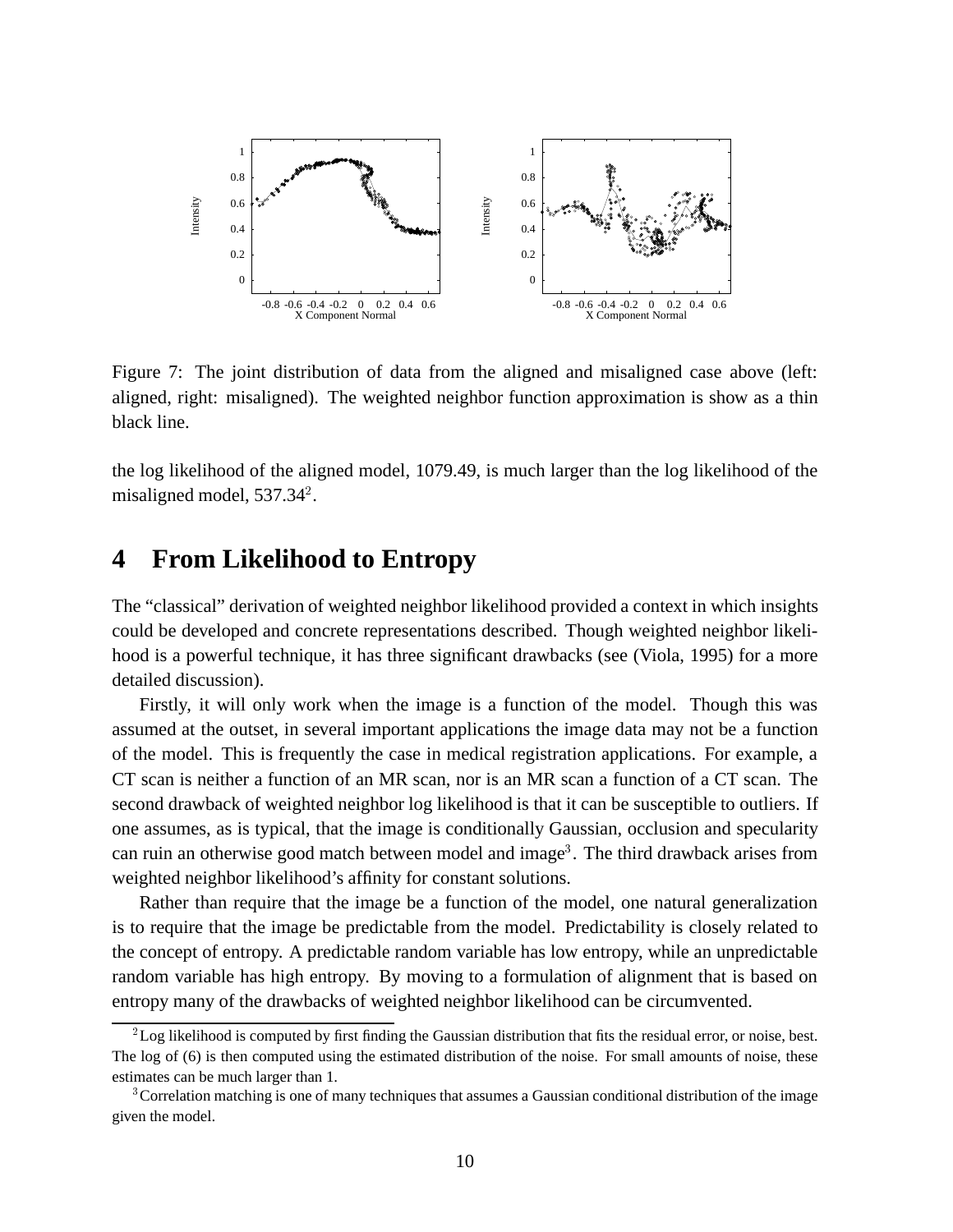The entropy of a random variable is defined as

$$
h(y) \equiv -\int p(y)\ln p(y)dy . \tag{9}
$$

The joint entropy of two random variables  $x$  and  $y$  is

$$
h(z, y) \equiv -\int p(z, y) \ln p(z, y) dz dy . \qquad (10)
$$

Log likelihood and entropy are closely related (see (Cover and Thomas, 1991) for an excellent review of entropy and its relation to statistics). It can be shown that under certain conditions the conditional log likelihood of the image given the model is a multiple of the conditional entropy of the image given the model:

$$
\log p(v(T(x) \mid u(x), T) = -N h(v(T(x)) \mid u(x), T) , \qquad (11)
$$

where N is the number of model points<sup>4</sup>. This is true only when the conditional distribution of v is the same as the assumed distribution for the noise,  $\eta$ . So if the noise is assumed Gaussian, equality holds when the conditional distribution of  $v$  is Gaussian. Note that while this is a restrictive assumption, it does not require either that the distribution of  $v$  be Gaussian, or that the joint distribution of  $v$  and  $u$  be Gaussian.

Both the constraint that v be a function of u and the constraint on the conditional distribution of  $v$  can be relaxed by estimating the conditional entropy directly:

$$
h(v(T(x))|u(X)) \equiv h(u(x)) - h(u(X), v(T(x))) \tag{12}
$$

In the next section we will present an efficiently optimizable measure of entropy (EMMA) that can be used for this purpose. Nowhere in the derivation of EMMA will it be necessary to assume that v is a function of u. In addition, even in situations where v is a function of u, EMMA will frequently work better than weighted neighbor likelihood. While weighted neighbor likelihood requires restrictive assumptions about  $p(\eta)$ , EMMA can be used with a wide variety of densities. This make EMMA more robust to non-Gaussian errors.

In addition, the move from likelihood to entropy presents a principled mechanism for avoiding constant solutions. Conditional entropy, though it is more general than weighted neighbor likelihood, is still closely related to the consistency measure defined in Equation 7. Like consistency, conditional entropy will accept a constant solution as optimal. Conditional entropy confounds two distinct situations: conditional entropy will be low when the image is predictable from the model, but it will also be low if the image by itself is predictable. Rather than conditional entropy we will estimate the *mutual information* between the model and the image:

$$
I(u(x), v(T(x))) \equiv h(u(x)) + h(v(T(x))) - h(u(x), v(T(x))) .
$$
 (13)

<sup>&</sup>lt;sup>4</sup>Here we speak of the empirically estimated entropy of the conditional distribution.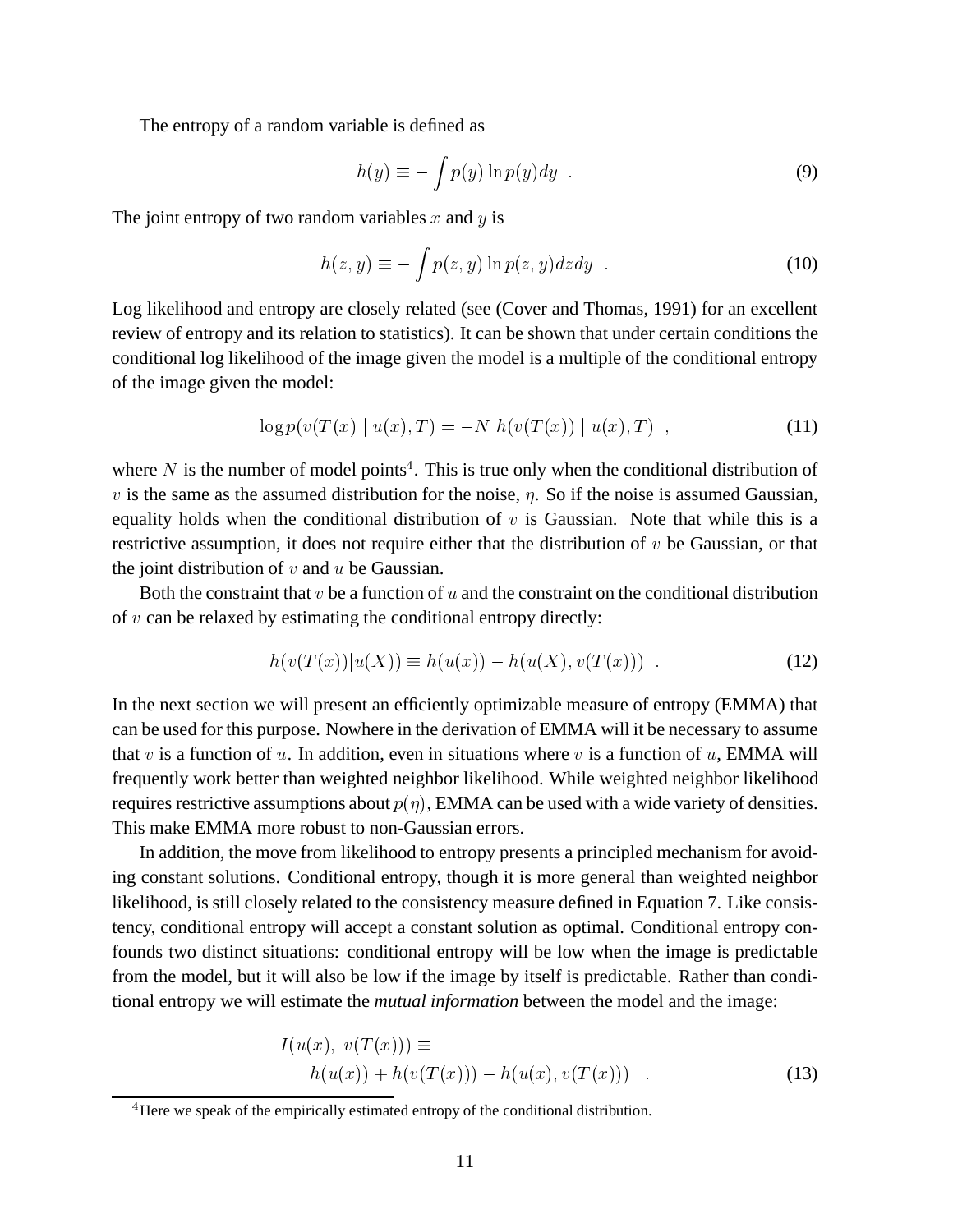The mutual information defined in Equation 13 has three components. The first term is the entropy in the model, and is not a function of  $T$ . The second term is the entropy of the part of the image into which the model projects. It encourages transformations that project  $u$  into complex parts of v. The third term, the (negative) joint entropy of u and v, contributes when u and v are functionally related. It encourages transformations where u explains v well. Together the last two terms identify transformations that find complexity and explain it well.

Why are weighted neighbor likelihood and conditional entropy related? Weighted neighbor likelihood measures the quality of the weighted neighbor function approximation. In the graph on the left of Figure 7 the points of the sample lie near the weighted neighbor function approximation. In addition, the joint distribution of samples is tightly packed together. Points are not distributed throughout the space, but lie instead in a small part of the joint space. This is the hallmark of a low entropy distribution. In the graph on the right of Figure 7 the weighted neighbor function approximation is a poor fit to the data and the data is more spread out. In general aligned signals have low joint entropy and misaligned signals have high joint entropy.

# **5 EMMA Alignment**

We seek an estimate of the transformation  $T$  that aligns the model  $u$  and image  $v$  by maximizing their mutual information over the transformations  $T$ ,

$$
\hat{T} = \arg\max_{T} I(u(x), v(T(x))) \tag{14}
$$

Here we treat x as a random variable over coordinate locations in the model. In the alignment algorithm described below, we will draw samples from  $x$  in order to approximate  $I$  and its derivatives.

### **5.1 EMMA and its Derivatives**

The entropies described above are defined in terms of integrals over the probability densities associated with the random variables  $u$  and  $v$ . When analyzing signals or images we will not have direct access to the densities. In this section we describe a differentiable estimate of the entropy of a random variable that is calculated from samples.

The entropy of a random variable  $z$  may be expressed as an expectation of the negative logarithm of the probability density:

$$
h(z) = -E_z(ln p(z)) .
$$

Our first step in estimating the entropies from samples is to approximate the underlying probability density  $p(z)$  by a superposition of Gaussian densities centered on the elements of a sample  $A$  drawn from  $z$ :

$$
p(z) \approx \frac{1}{N_A} \sum_{z_j \in A} G_{\psi}(z - z_j) ,
$$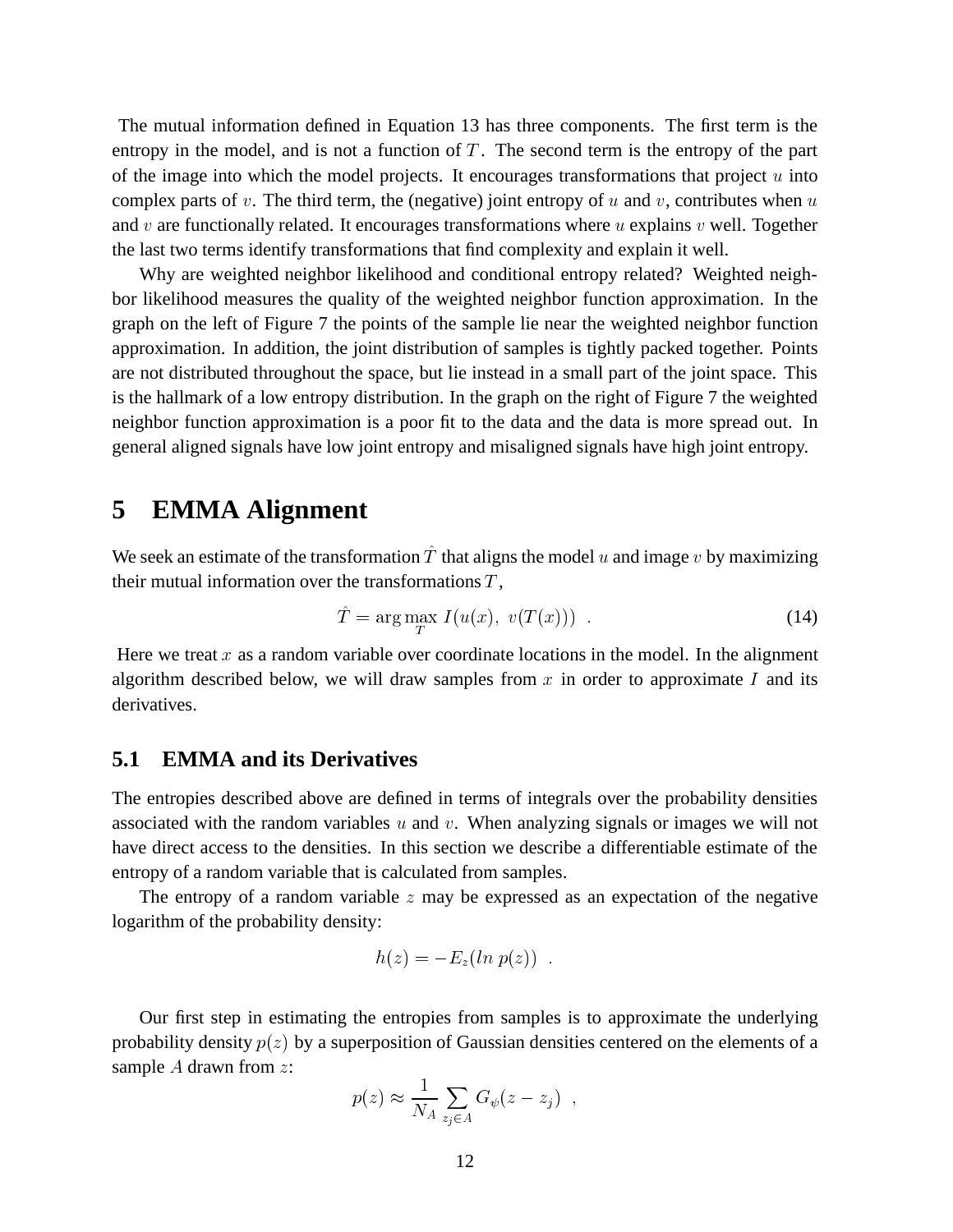where

$$
G_{\psi}(z) \equiv (2\pi)^{\frac{-n}{2}} |\psi|^{\frac{-1}{2}} \exp(-\frac{1}{2}z^{T} \psi^{-1} z) .
$$

This method of density estimation is widely known as the Parzen Window method. It is described in the textbook by Duda and Hart(Duda and Hart, 1973). Use of the Gaussian density in the Parzen density estimate will simplify some of our subsequent analysis, but it is *not* necessary. Any differentiable function could be used. Another good choice is the Cauchy density.

Next we approximate statistical expectation with the sample average over another sample  $B$ drawn from z:

$$
E_z(f(z)) \approx \frac{1}{N_B} \sum_{z_i \in B} f(z_i) .
$$

We may now write an approximation for the entropy of a random variable  $z$  as follows,

$$
h(z) \approx \frac{-1}{N_B} \sum_{z_i \in B} \ln \frac{1}{N_A} \sum_{z_j \in A} G_{\psi}(z_i - z_j) \quad . \tag{15}
$$

The density of z maybe a function of a set of parameters,  $T$ . In order to find maxima of mutual information, we calculate the derivative of entropy with respect to  $T$ . After some manipulation, this may be written compactly as follows,

$$
\frac{d}{dT}h(z(T)) \approx \frac{1}{N_B} \sum_{z_i \in B} \sum_{z_j \in A} W_z(z_i, z_j)(z_i - z_j)^T \psi^{-1} \frac{d}{dT}(z_i - z_j) , \qquad (16)
$$

using the following definition:

$$
W_z(z_i, z_j) \equiv \frac{G_{\psi}(z_i - z_j)}{\sum_{z_k \in A} G_{\psi}(z_i - z_k)}.
$$

The weighting factor  $W_z(z_i, z_j)$  takes on values between zero and one. It will approach one if  $z_i$  is significantly closer to  $z_j$  than it is to any other element of A. It will be near zero if some other element of A is significantly closer to  $z_i$ . Distance is interpreted with respect to the squared Mahalanobis distance (see (Duda and Hart, 1973))

$$
D_{\psi}(z) \equiv z^T \psi^{-1} z \quad .
$$

Thus,  $W_z(z_i, z_j)$  is an indicator of the degree of match between its arguments, in a "soft" sense. It is equivalent to using the "softmax" function of neural networks (Bridle, 1989) on the negative of the Mahalanobis distance to indicate correspondence between  $z_i$  and elements of A.

The summand in Equation 16 may also be written as:

$$
W_z(z_i, z_j) \frac{d}{dT} \frac{1}{2} D_{\psi}(z_i - z_j) .
$$

In this form it is apparent that to reduce entropy, the transformation  $T$  should be adjusted such that there is a reduction in the average squared distance between those values which  $W$  indicates are nearby, i.e., clusters should be tightened.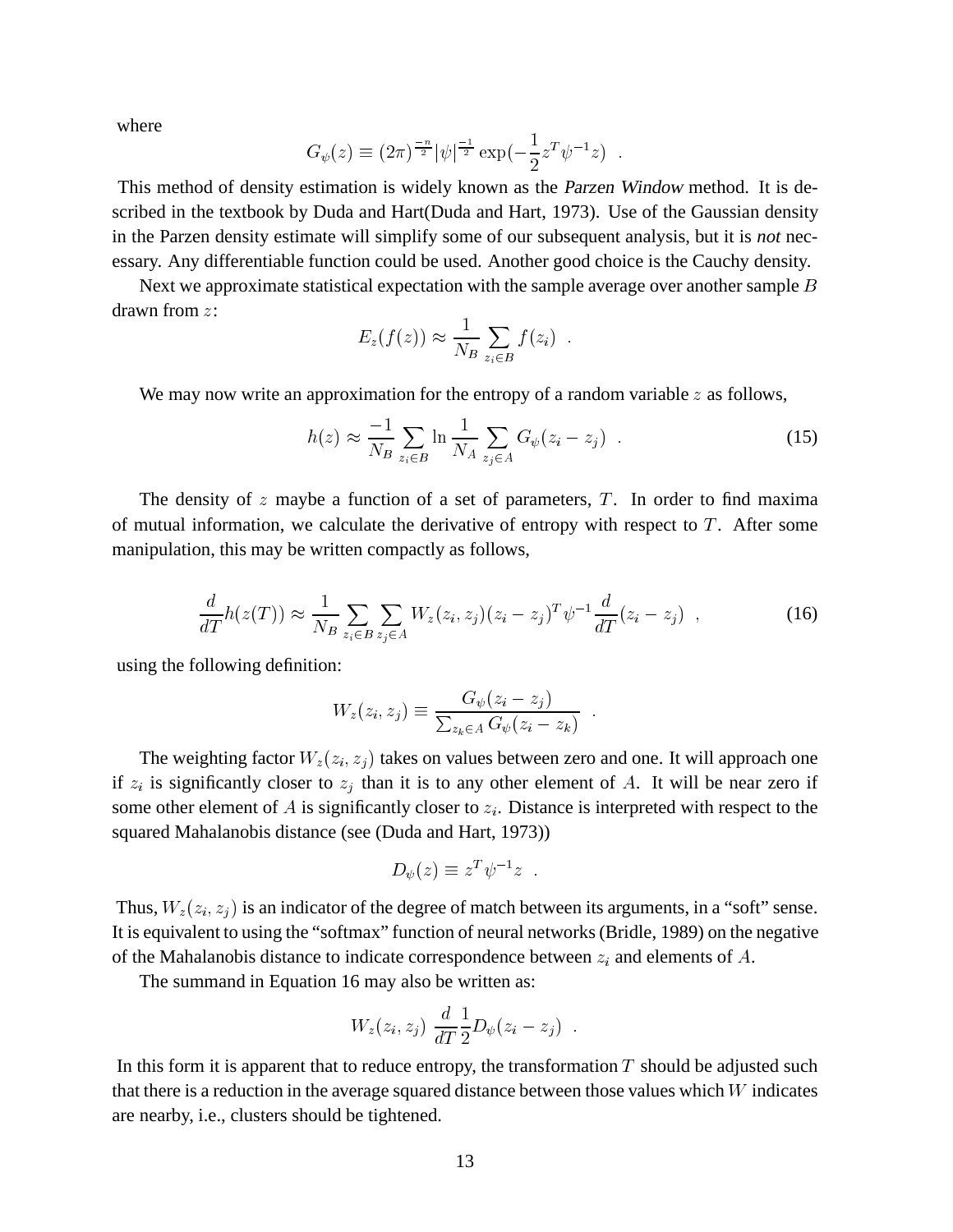### **5.2 Stochastic Maximization of Mutual Information**

The entropy approximation described in Equation 15 may now be used to evaluate the mutual information of the model and image (Equation 13). In order to seek a maximum of the mutual information, we will calculate an approximation to its derivative,

$$
\frac{d}{dT}I(u(x), v(T(x))) = \frac{d}{dT}h(v(T(x))) - \frac{d}{dT}h(u(x), v(T(x))) .
$$

Using Equation 16, and assuming that the covariance matrices of the component densities used in the approximation scheme for the joint density are block diagonal:  $\psi_{uv}^{-1} = D I A G(\psi_{uu}^{-1}, \psi_{vv}^{-1}),$ we can obtain an estimate for the derivative of the mutual information as follows:

$$
\frac{\widehat{dI}}{dT} = \frac{1}{N_B} \sum_{x_i \in B} \sum_{x_j \in A} (v_i - v_j)^T [W_v(v_i, v_j) \psi_v^{-1} - W_{uv}(w_i, w_j) \psi_{vv}^{-1}] \frac{d}{dT}(v_i - v_j) \quad . \tag{17}
$$

The weighting factors are defined as

$$
W_v(v_i, v_j) \equiv \frac{G_{\psi_v}(v_i - v_j)}{\sum_{x_k \in A} G_{\psi_v}(v_i - v_k)} \text{ and } W_{uv}(w_i, w_j) \equiv \frac{G_{\psi_{uv}}(w_i - w_j)}{\sum_{x_k \in A} G_{\psi_{uv}}(w_i - w_k)} ,
$$

using the following notation (and similarly for indices  $j$  and  $k$ ),

$$
u_i \equiv u(x_i)
$$
,  $v_i \equiv v(T(x_i))$ , and  $w_i \equiv [u_i, v_i]^T$ .

If we are to increase the mutual information, then the first term in the brackets (of  $(17)$ ) may be interpreted as acting to increase the squared distance between pairs of samples that are nearby in image intensity, while the second term acts to decrease the squared distance between pairs of samples that are nearby in *both* image intensity *and* the model properties. It is important to emphasize that distances are in the space of values (intensities, brightness, or surface properties), rather than coordinate locations.

The term  $\frac{d}{dT}(v_i-v_j)$  will generally involve gradients of the image intensities, and the derivative of transformed coordinates with respect to the transformation. In the simple case that  $T$  is a linear operator, the following outer product expression holds:

$$
\frac{d}{dT}v(T(x_i)) = \nabla v(T(x_i))x_i^T.
$$

### **5.2.1 Stochastic Maximization Algorithm**

We seek a local maximum of mutual information by using a stochastic analog of gradient descent. Steps are repeatedly taken that are proportional to the approximation of the derivative of the mutual information with respect to the transformation: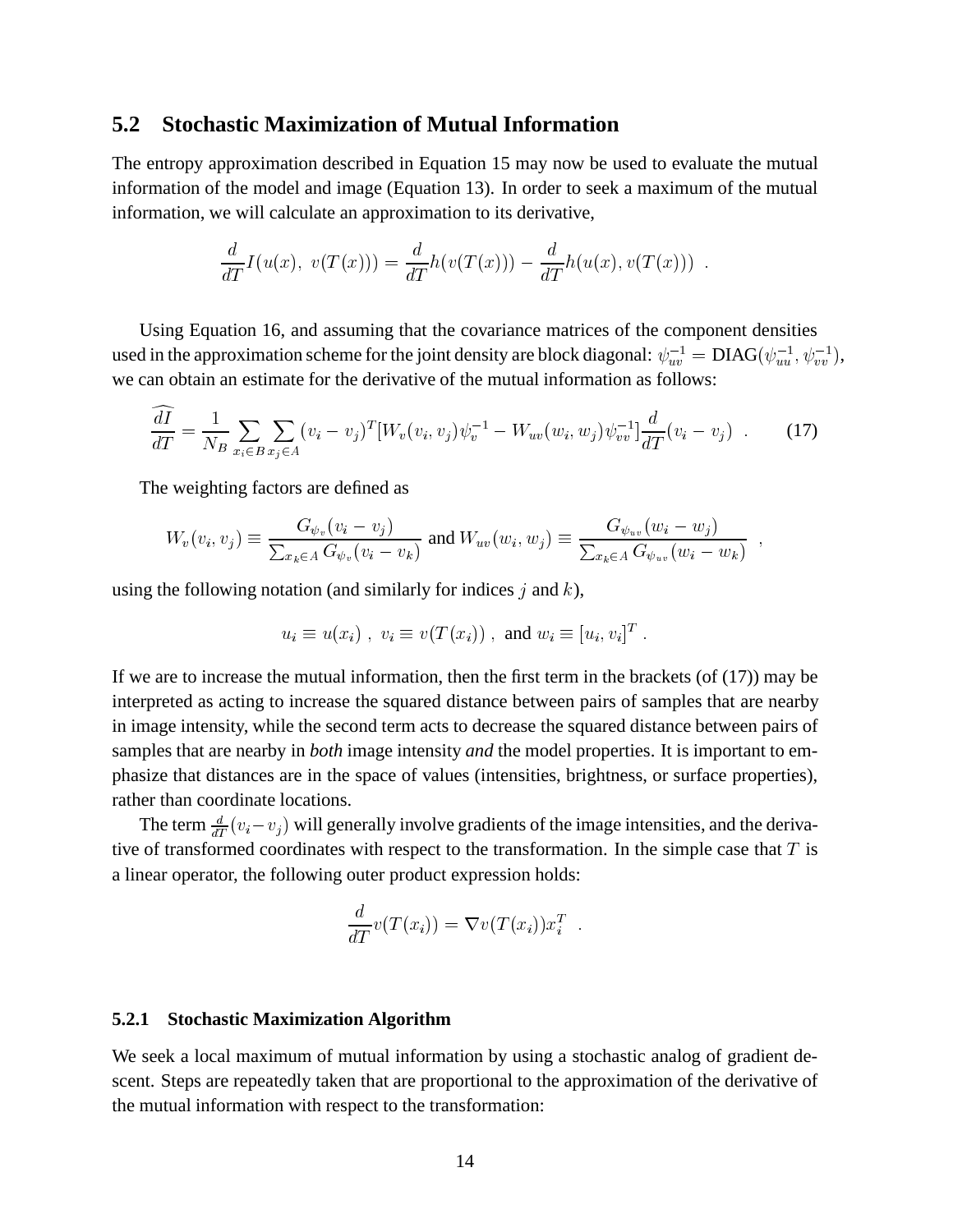Repeat:  $A \leftarrow \{$ sample of size  $N_A$  drawn from  $x\}$  $B \leftarrow \{$ sample of size  $N_B$  drawn from  $x\}$  $T \leftarrow T + \lambda \frac{dI}{dt}$ 

The parameter  $\lambda$  is called the *learning rate*. The above procedure is repeated a fixed number of times or until convergence is detected.

A good estimate of the derivative of the mutual information could be obtained by exhaustively sampling the data. This approach has serious drawbacks because the algorithm's cost is quadratic in the sample size. For smaller sample sizes, less effort is expended, but additional noise is introduced into the derivative estimates.

Stochastic approximation is a scheme that uses noisy derivative estimate instead of the true derivative for optimizing a function (see (Widrow and Hoff, 1960), (Ljung and Söderström, 1983), and (Haykin, 1994)). Convergence can be proven for particular linear systems, provided that the derivative estimates are unbiased, and the learning rate is annealed (decreased over time). In practice, we have found that successful alignment may be obtained using relatively small sample sizes, for example  $N_A = N_B = 50$ . We have proven that the technique will always converge to a pose estimate that is close to locally optimal (Viola, 1995).

It has been observed that the noise introduced by the sampling can effectively penetrate small local minima. Such local minima are often characteristic of continuous alignment schemes, and we have found that local minima can be overcome in this manner in these applications as well. We believe that stochastic estimates for the gradient usefully combine efficiency with effective escape from local minima.

#### **5.2.2 Estimating the Covariance**

In addition to  $\lambda$ , the covariance matrices of the component densities in the approximation method of Section 5.1 are important parameters of the method. These parameters may be chosen so that they are optimal in the maximum likelihood sense with respect to samples drawn from the random variables. This approach is equivalent to minimizing the cross entropy of the estimated distribution with the true distribution (Cover and Thomas, 1991). For simplicity, we assume that the covariance matrices are diagonal.

The most likely covariance parameters can be estimated on-line using a scheme that is almost identical in form to the scheme for maximizing mutual information.

### **6 Experiments**

In this section we demonstrate alignment by maximization of mutual information in a variety of domains. In all of the following experiments, bi-linear interpolation was used when needed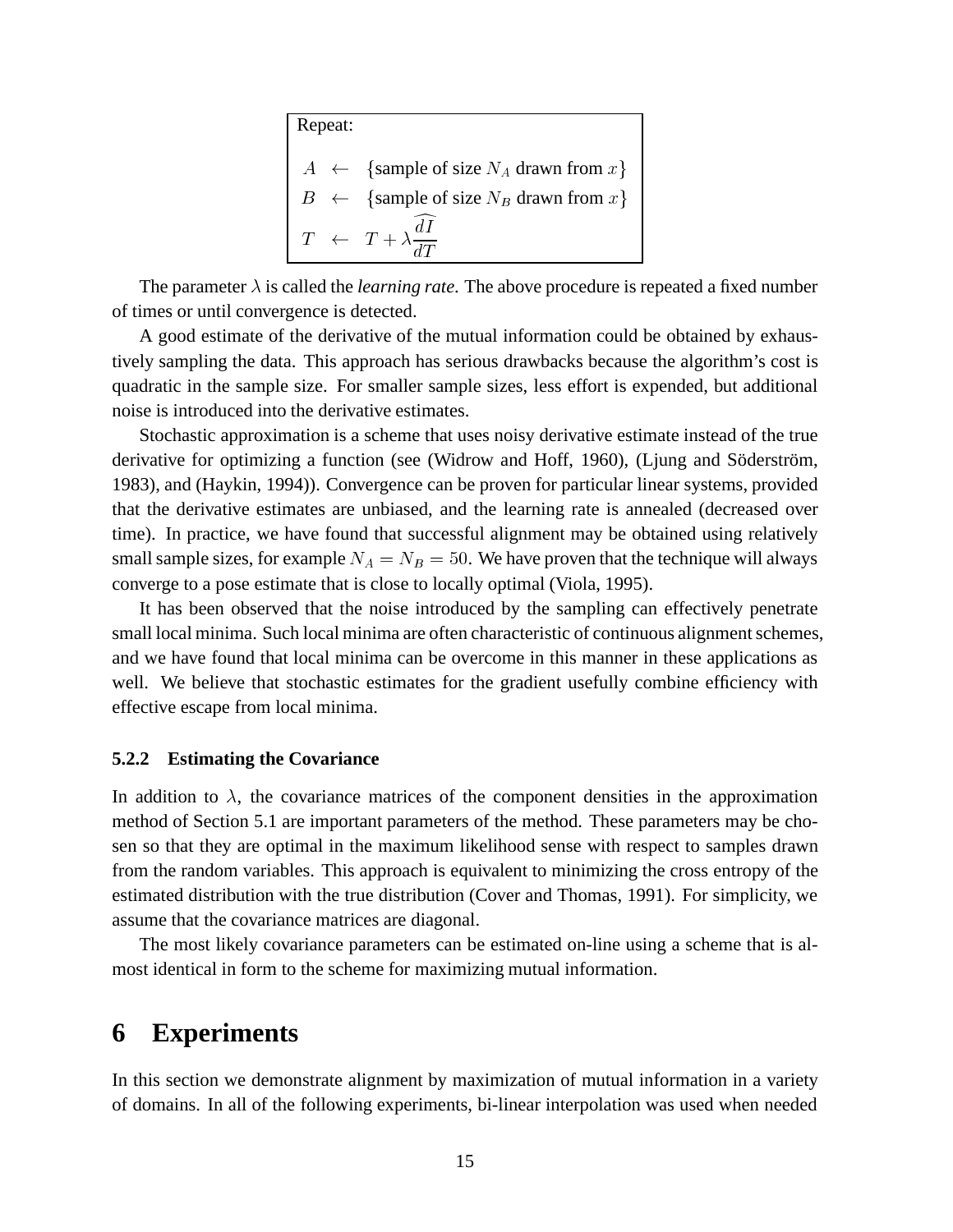![](_page_15_Figure_0.jpeg)

Figure 8: MRI Alignment (from left to right): Original Proton-Density Image, Original T2-Weighted Image, Initial Alignment, Composite Display of Final Alignment, Intensity-Transformed Image.

for non-integral indexing into images.

### **6.1 MRI Alignment**

Our first and simplest experiment involves finding the correct alignment of two MR images (see Figure 8). The two original images are components of a double-echo MR scan and were obtained simultaneously, as a result the correct alignment should be close to the identity transformation. It is clear that the two images have high mutual information, while they are not identical.

A typical initial alignment appears in the center of Figure 8. Notice that this image is a scaled, sheared, rotated and translated version of the original. A successful alignment is displayed as a checkerboard. Here every other 20x20 pixel block is taken either from the model image or target image. Notice that the boundary of the brain in the images is very closely aligned.

We represent the transformation by a 6 element affine matrix that takes two dimensional points from the image plane of the first image into the image plane of the second image. This scheme can represent any combination of scaling, shearing, rotation and translation. Before alignment the pixel values in the two MR images are pre-scaled so that they vary from 0 to 1. The sample metric used is squared distance, the component densities have  $\sigma = 0.1$ , and the random samples are of size 20. We used a learning rate of 0.02 for 500 iterations and 0.005 for 500 iterations. Total run time on a Sparc 10 was 12 seconds.

Over a set of 50 randomly generated initial poses that vary in position by 32 pixels, a little less than one third of the width of the head, rotations of 28 degrees, and scalings of up to 20%, the "correct" alignment is obtained reliably. Final alignments were well within one pixel in position and within 0.5% of the identity matrix for rotation/scale. We report errors in percent here because of the use of affine transformation matrices.

The two MRI images are fairly similar. Good alignment could probably be obtained with a normalized correlation metric. Normalized correlation assumes, at least locally, that one signal is a scaled and offset version of the other. Our technique makes no such assumption.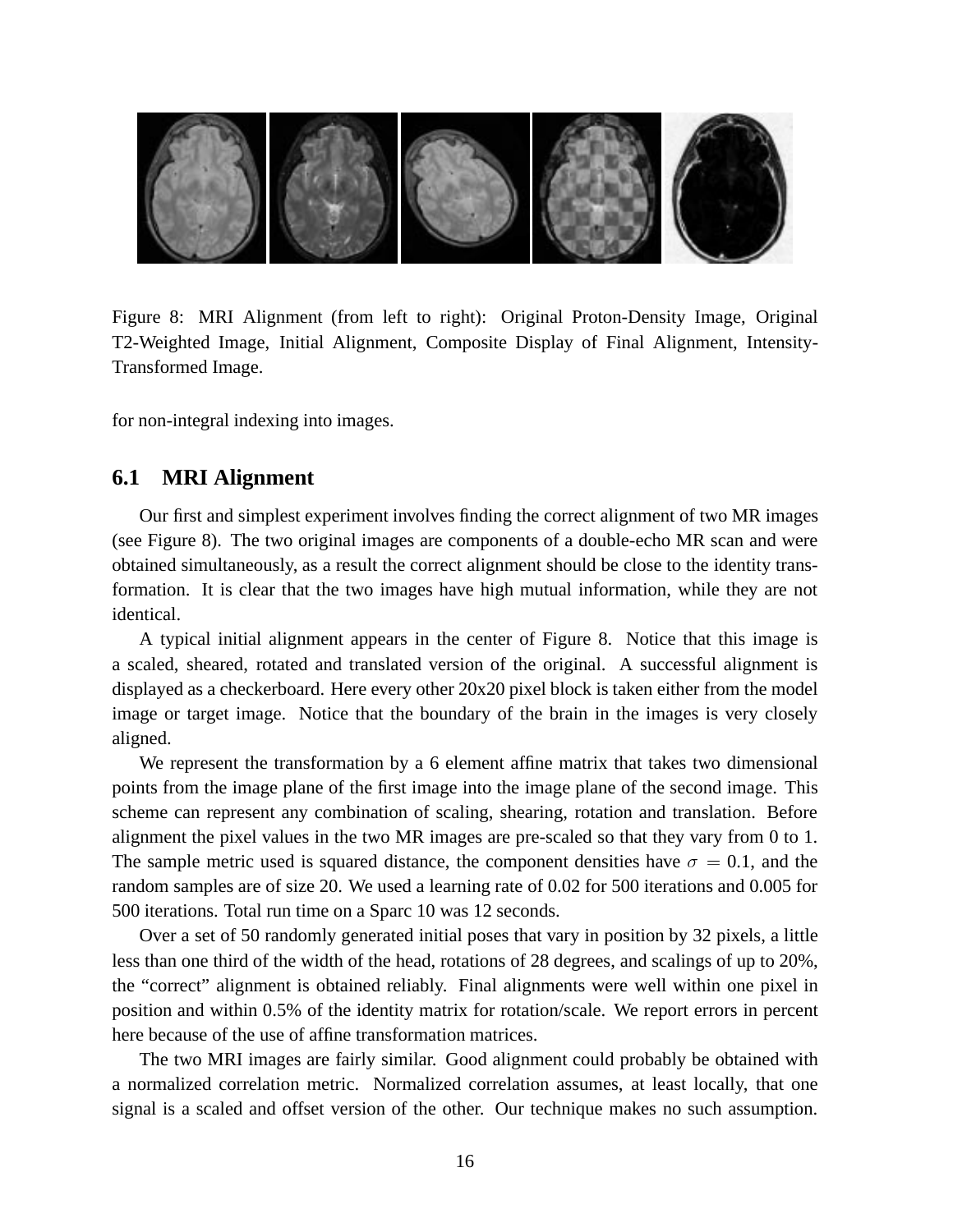![](_page_16_Picture_0.jpeg)

Figure 9: Skull Alignment Experiments: Initial Alignment, Final Alignment, Initial Alignment with Occlusion, Final Alignment with Occlusion

In fact, it will work across a wide variety of non-linear transformations. All that is required is that the intensity transformation preserve a significant amount of information. On the right in Figure 8 we show the model image after a non-monotonic (quadratic) intensity transformation. Alignment performance is not significantly affected by this transformation.

This last experiment is an example that would defeat traditional correlation, since the signals (the second and last in Figure 8) are more similar in value when they are badly mis-aligned (non-overlapping) than they are when properly aligned.

### **6.2 Alignment of 3D Objects**

### **6.2.1 Skull Alignment Experiments**

This section describes the alignment of a real three dimensional object to its video image. The signals that are compared are quite different in nature: one is the video brightness, while the other consists of two components of the normal vector at a point on the surface of the model.

We obtained an accurate 3D model, including normals, of a skull that was derived from a computed tomography (CT) scan. Cluttered video images of the skull were obtained (see Figure 9). In these images the pose of the model is displayed by projecting 3D points from the model's surface into the image plane and highlighting them in white. In the upper left of Figure 9 the model is displayed in a typical initial pose. The final alignment of the skull model is in the upper right. Notice that the boundaries of the skull model and skull image are in close agreement. We would like to emphasize that in none of these experiments have we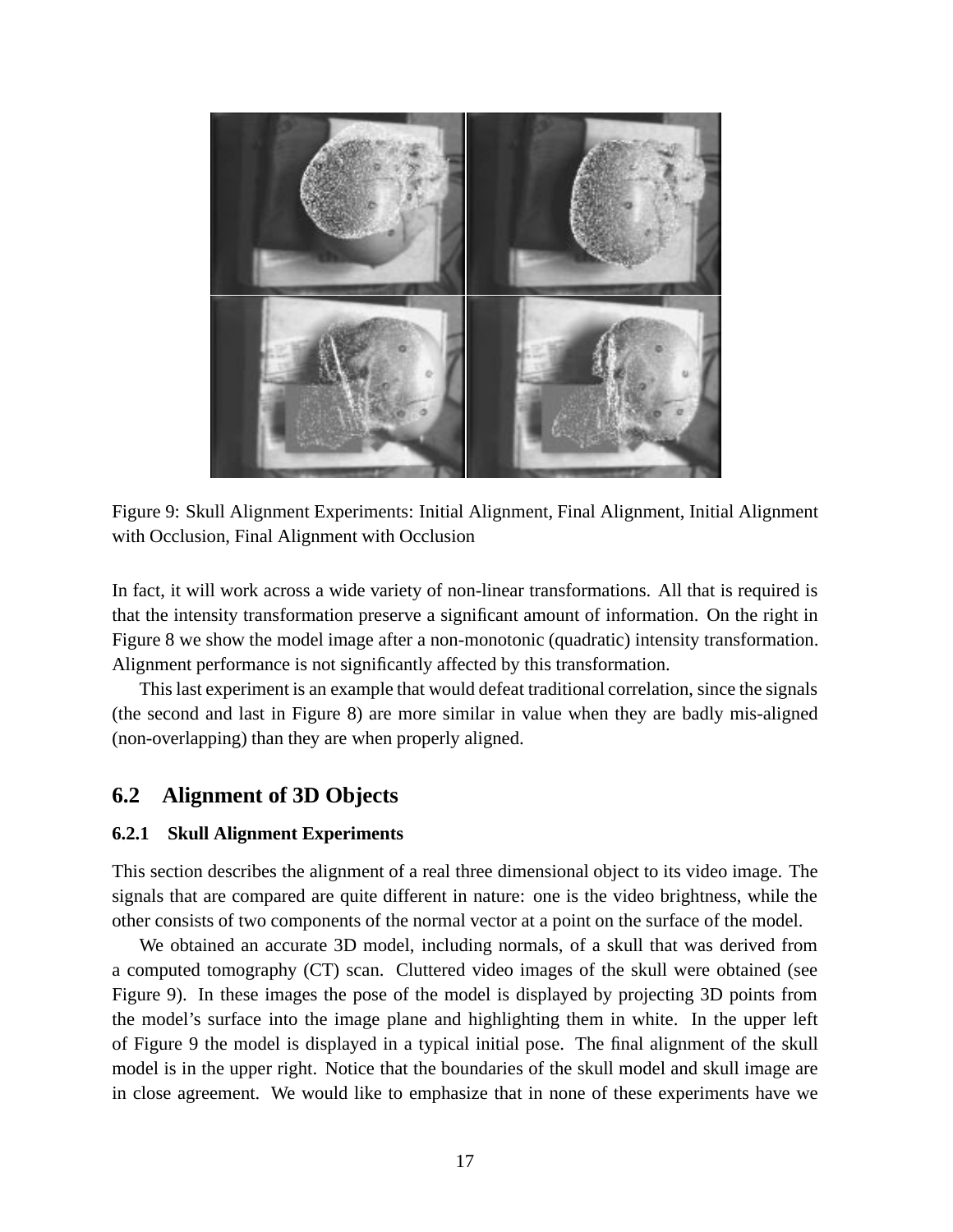pre-segmented the image. The initial poses often project the model into regions of the image that contain a significant amount of clutter. EMMA reliably settles on a pose where few if any of the model points project onto the background.

One difference between the method used to perform 3D alignment and that used for 2D alignment is a Z-buffering step that is used to prune hidden points from the calculations. Since Z-buffer pruning is costly, and the pose does not change much between iterations, it proved sufficient to prune every 200 iterations. Another difference is that the model surface sampling was adjusted so that the sampling density in the image was corrected for foreshortening.

In this experiment, the camera has a viewing angle of 18 degrees. We represent  $T$ , the transformation from model to image coordinates, as a double quaternion followed by a perspective projection (Horn, 1986). We used a vector difference metric for the normals. Assuming diagonal covariance matrices four different variances are necessary, three for the joint entropy estimate and one for the image entropy estimate. The variance for the x component of the normal was 0.3, for the y component of the normal was 0.3, for the image intensity was 0.2 and for the image entropy was 0.15. The size of the random sample used is 50 points.

Since the units of rotation and translation are very different, two separate learning rates are necessary. For an object with a 100 millimeter radius, a rotation of 0.01 radians about its center can translate a model point up to a 1 millimeter. On the other hand, a translation of 0.01 can at most translate a model point 0.01 millimeters. As a result, a small step in the direction of the derivative will move some model points up to 100 times further by rotation than translation. If there is only a single learning rate a compromise must be made between the rapid changes that arise from the rotation and the slow changes that arise from translation. Since the models used have a radius that is on the order of 100 millimeters, we have chosen rotation learning rates that are 100 times smaller than translation rates. In our experiments alignment proceeds in two stages. For the first 2000 iterations the rotation learning rate is 0.0005 and the translation learning rate is 0.05. The learning rates are then reduced to 0.0001 and 0.01 respectively for an additional 2000 iterations. Running time is about 30 seconds on a Sparc 10.

A number of randomized experiments were performed to determine the reliability, accuracy and repeatability of alignment. This data is reported in Table 1. An initial alignment to an image was performed to establish a base pose. From this base pose, a random uniformly distributed offset is added to each translational axis (labeled  $\Delta T$ ) and then the model is rotated about a randomly selected axis by a random uniformly selected angle  $(\Delta \theta)$ . Table 1 describes four experiments each including 50 random initial poses. The distribution of the final and initial poses can be compared by examining the variance of the location of the centroid, computed separately in X, Y and Z. In addition, the average angular rotation from the true pose is reported (labeled  $\overline{|\triangle \theta|}$ ). Finally, the number of poses that successfully converged near the correct solution is reported. The final variance statistics are only computed over the "good" poses.

The third and fourth images in Figure 9 show the initial and final alignment from an experiment that includes an artificial occlusion that covers the chin area. The pose found is very close to the correct one despite the occlusion. In a number of experiments, we have found that alignment to occluded images can require more time for convergence. Our system works in the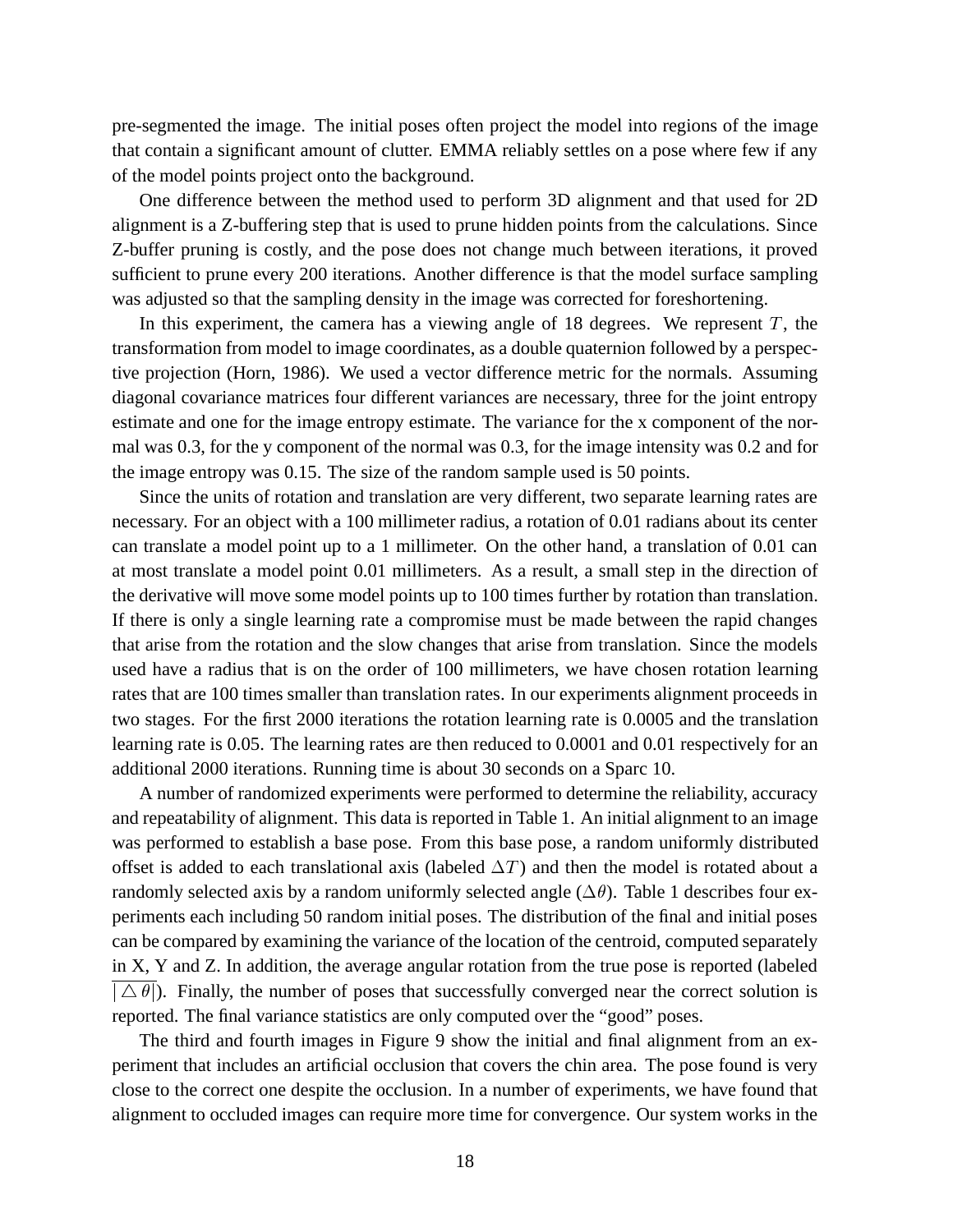| $\triangle T$ | $\triangle \theta$ | <b>INITIAL</b> |            |            |                    | <b>FINAL</b> |      |            |                    | <b>SUCCESS</b> |
|---------------|--------------------|----------------|------------|------------|--------------------|--------------|------|------------|--------------------|----------------|
| X Y Z         |                    | $\sigma v$     | $\sigma v$ | $\sigma_Z$ | $\triangle \theta$ | $\mathbf{v}$ |      | $\sigma_Z$ | $\triangle \theta$ |                |
| $\pm$ mm      | $\circ$            |                | mm         |            | $\circ$            |              | mm   |            | $\circ$            | %              |
| 10            | 10                 | 5.94           | 5.56       | 6.11       | 5.11               | .61          | .53  | 5.49       | 3.22               | 100            |
| 30            | 10                 | 16.53          | 18.00      | 16.82      | 5.88               | 1.80         | .81  | 14.56      | 2.77               | 96             |
| 20            | 20                 | 10.12          | 12.04      | 10.77      | 11.56              |              | .41  | 9.18       | 3.31               | 96             |
| 10<<br>< 20   | $20 < \Delta < 40$ | 14.83          | 15.46      | 14.466     | 28.70              | 1.87         | 2.22 | 14.19      | 3.05               | 78             |

Table 1: Skull Alignments Results Table

presence of occlusion because the measure of mutual information used is "robust" to outliers and noise (see (Viola, 1995) for further discussion).

These experiments demonstrate that the alignment procedure is reliable when the initial pose is close to the "correct" pose. Outside of this range gradient descent, by itself, is not capable of converging to the correct solution. The capture range is not unreasonably small however. Translations as large as half the diameter of the skull can be accommodated, as can rotations in the plane of up to 45 degrees. Empirically it seems that alignment is most sensitive to rotation in depth. This is not surprising since only the visible points play a role in the calculation of the derivative. As a result, when the chin is hidden the derivative gives you no information about how move the chin out from behind the rest of the skull.

### **6.2.2 Head Tracking Experiment**

This section summarizes recent results obtained using the methodology described above to track a moving human head in a video sequence. The results are shown in Figure 10. The images on the left of each square have been digitized from video tape at 3 frames per second. A 3D model of the subject's head, along with surface normals, was derived from a Cyberware scan of the subject. It is rendered on the right to illustrate the poses determined by the alignment method. (Recall that alignment proceeds using video brightness and model surface normals.)

An initial alignment of the model to the first frame of the sequence was obtained using a manually-generated starting pose (this frame is not shown). In subsequent frames, the previous final pose was used as the initial pose for the next alignment. Each pose refinement took about 10 seconds on a Sparc 10.

How are the face experiments different from the skull experiments? Firstly, the face model is much smoother than the skull model. There really aren't any creases or points of high curvature. As a result it is much less likely that an edge-based system could construct a representation either of the image or the model that would be stable under changes in illumination. Secondly, the albedo of the actual object is not exactly constant. The face contains eyebrows, lips and other regions where the albedo is not the same. As a result this is a test of EMMA's ability to handle objects where the assumption of constant albedo is violated. Thirdly, not all of the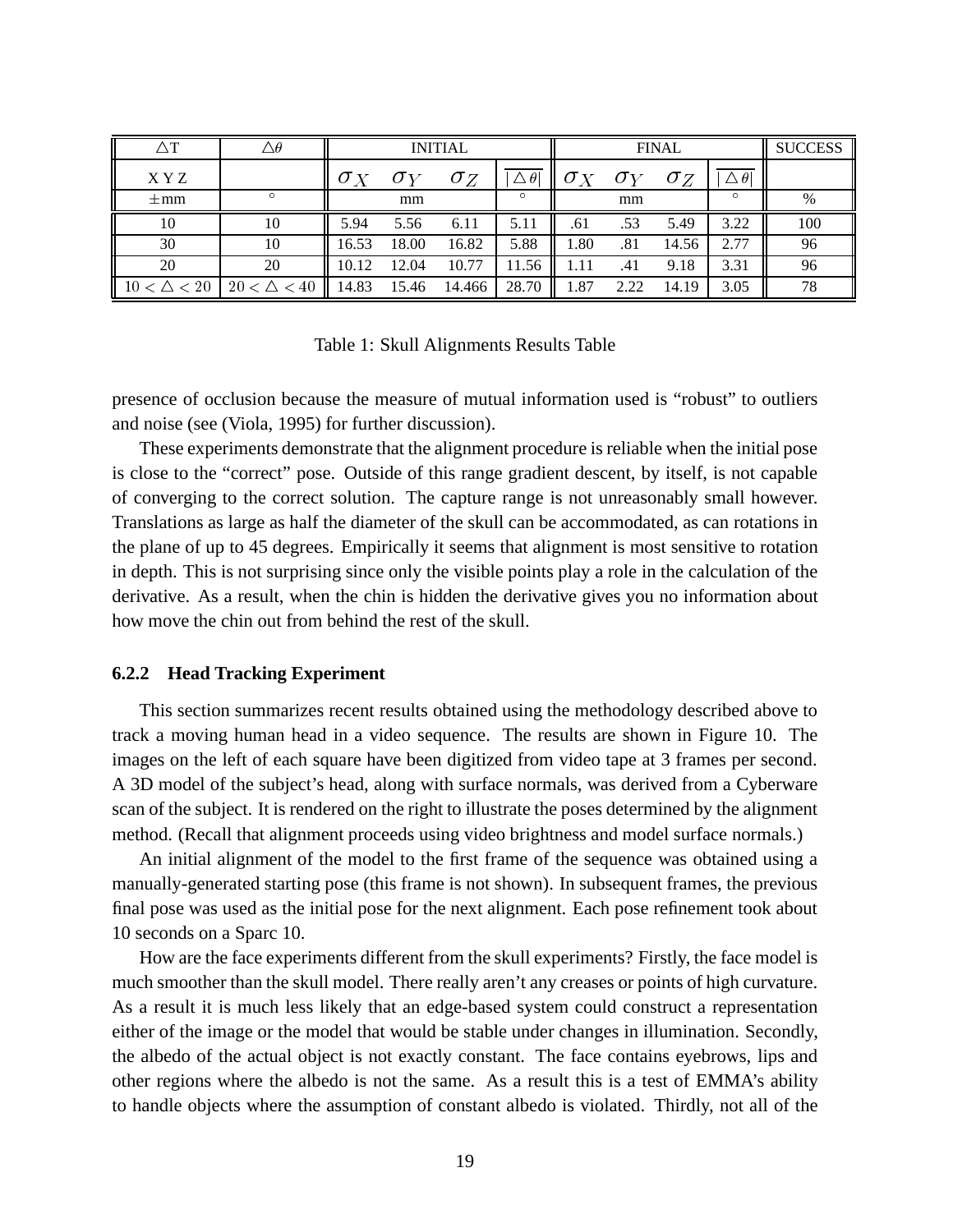occluding contours of the object are present in the model. The model is truncated both at the chin and the forehead. As a result experiments with this model demonstrate that EMMA can work even when the occluding contours of the image and model are not in agreement.

### **6.3 View Based Recognition Experiments**

In the previous vision experiments we used knowledge of the physics of imaging to show that the surface normal of an object should be predictive of the intensity observed in an image. Unfortunately, in many experimental situations no three dimensional model is available. In these situations it is frequently the case that the only available information about an object is a collection of images taken under a variety conditions. One approach for solving problems like this is to use a collection of images as the model. This is often called a "view based" approach since the model is made up of a number of views of the model object. Given a novel image of some object, each model image is compared to it in turn. If some model image is "close enough" to the novel image, the model and novel image are considered aligned (or recognized). One can significantly reduce the number of model images required by adding an affine transformation to the comparison process. The novel image is then compared to each model image under a set of affine transformations. The most commonly used comparison metric is correlation. Correlation makes the assumption that the model and the image are identical (or possibly related by a linear function).

In general the set of images that can arise from a single object under varying illumination is very broad. Figure 11 shows two images of the same object in the same pose. These images are very different and are in fact anti-correlated: bright pixels in the left image correspond to dark pixels in the right image; dark pixels in the left image correspond to bright pixels in the right image. No variant of correlation could match these images together.

We have presented techniques based on entropy that can match both correlated and anticorrelated signals. These techniques require only that there is some consistent relationship between model and image. Discouragingly, it is not difficult to find two images of the same object for which there is no consistent relationship. Figure 12 shows a novel image which is aligned with the two model images. Figure 13 contains two scatter plots of the pixel values in the novel image versus the pixel values in the model images. Clearly, there is no simple consistent relationship displayed in either of these graphs. Neither correlation or EMMA could not be used to match this novel image to either model image.

### **6.3.1 Photometric Stereo**

By itself each model image does not contain enough information to constrain the match between image and model. However, it is well known that taken together a collection of images can be used to determine the 3D shape of an object. As we've seen the 3D shape is sufficient to constrain the match between image and model.

When multiple images of an object are available a technique called *photometric stereo* can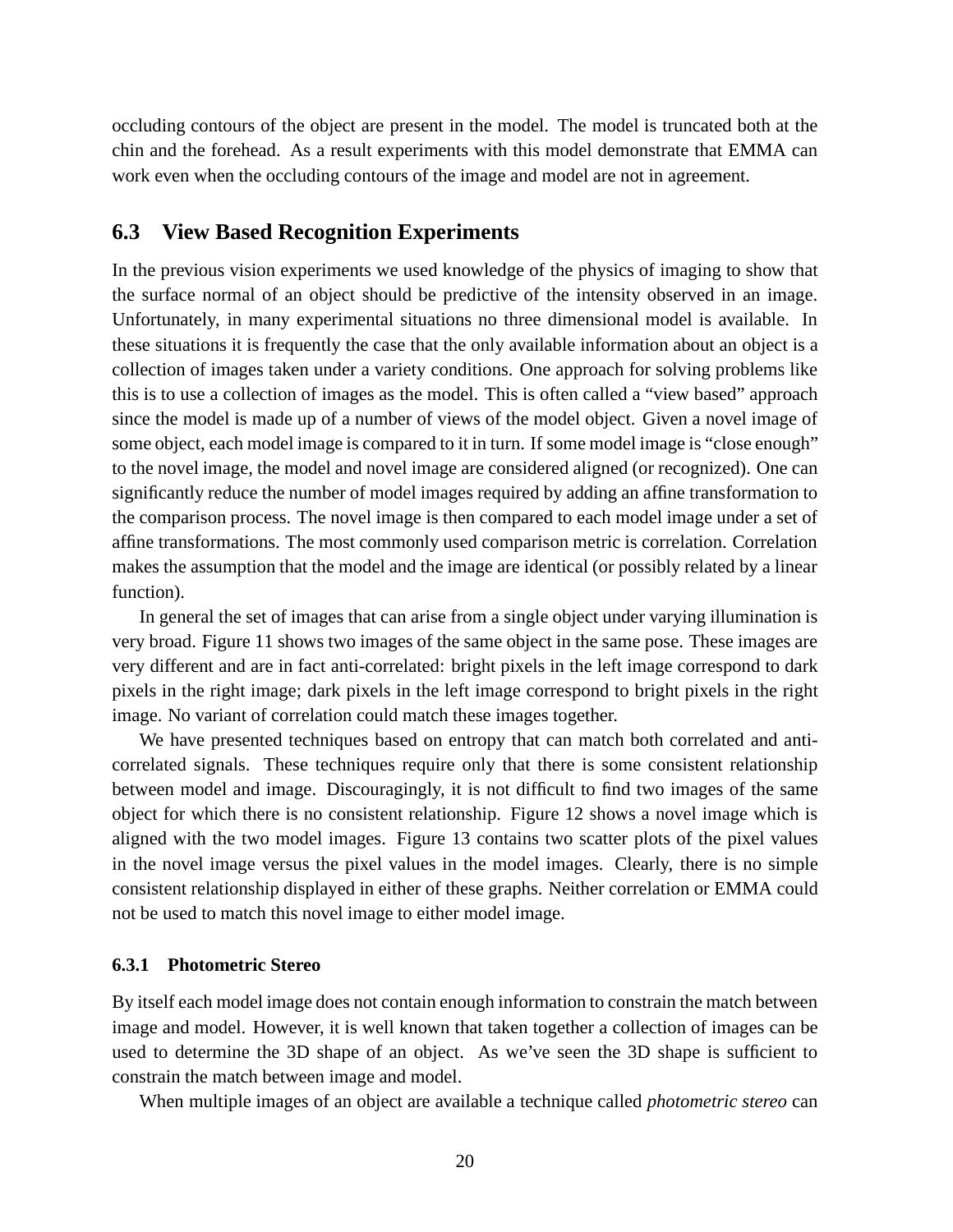be used to estimate 3D shape (Horn, 1986). Photometric stereo works with images which are taken from the same location but under different illumination conditions. It is assumed that detailed information both about illumination and surface properties are available for each image. As a result a reflectance map can be computed for each image.

The reflectance map together with the intensity of a pixel acts as a constraint on the normal vector visible from that pixel. The allowable normals usually lie along a closed curve on the unit circle. From a second image, and its associated reflectance map, another set of allowable normals can be computed. By intersecting these constraints, two images are sufficient to determine the surface normal at each pixel. From the normals the shape can be obtained through integration.

Once the shape of the object is determined, the correct alignment could be found using the three dimensional version of EMMA alignment. The imaging function of this new two stage process is:

$$
v(T(x_i)) = F(G(u_1(x_i), r_1, u_2(x_i), r_2), q)
$$

where  $G()$  is the photometric stereo function that takes two images and two reflectance maps and returns the shape, and  $F()$  is our original imaging function which predicts image intensities from object normals.

In practice, however, performing photometric stereo requires the kind of detailed metric information about illumination that is only available under very controlled circumstances. One cannot use natural images where the lighting is unknown or difficult to determine. Luckily, we need not actually know  $G(), r_1, r_2, F(),$  or q. As long as they exist there will be high mutual information between any novel image and a *pair* of model images. This is the essence of view based EMMA alignment. We don't actually perform photometric stereo, we simply assume that it is possible. As a result a pair of images should give information about any third image.

To demonstrate this approach we have built a model using the two images in Figure 11. Figure 14 shows the target image, the initial pose of the model, and the final pose obtained after alignment.

Technically this experiment is very similar to the MRI alignment experiment. The main difference is that the model is constructed from a pair of model images. A sample of the model  $u(x) = [u_1(x), u_2(x)]^T$  is a two dimensional vector containing the intensity of the two images at location  $x$ . This is similar to the two component representation of normal used in the three dimensional alignment experiments. For this experiment  $\sigma$  is 0.1. The parameters were updated for 1000 iterations at a rate of 0.002. From a set of randomized experiments we have determined that the capture range of the alignment procedure is about 40% of the length and width of the car, and 35 degrees of rotation.

# **7 Discussion and Related Work**

We have presented a metric for comparing objects and images that uses shading information, yet is explicitly insensitive to changes in illumination. This metric is unique in that it compares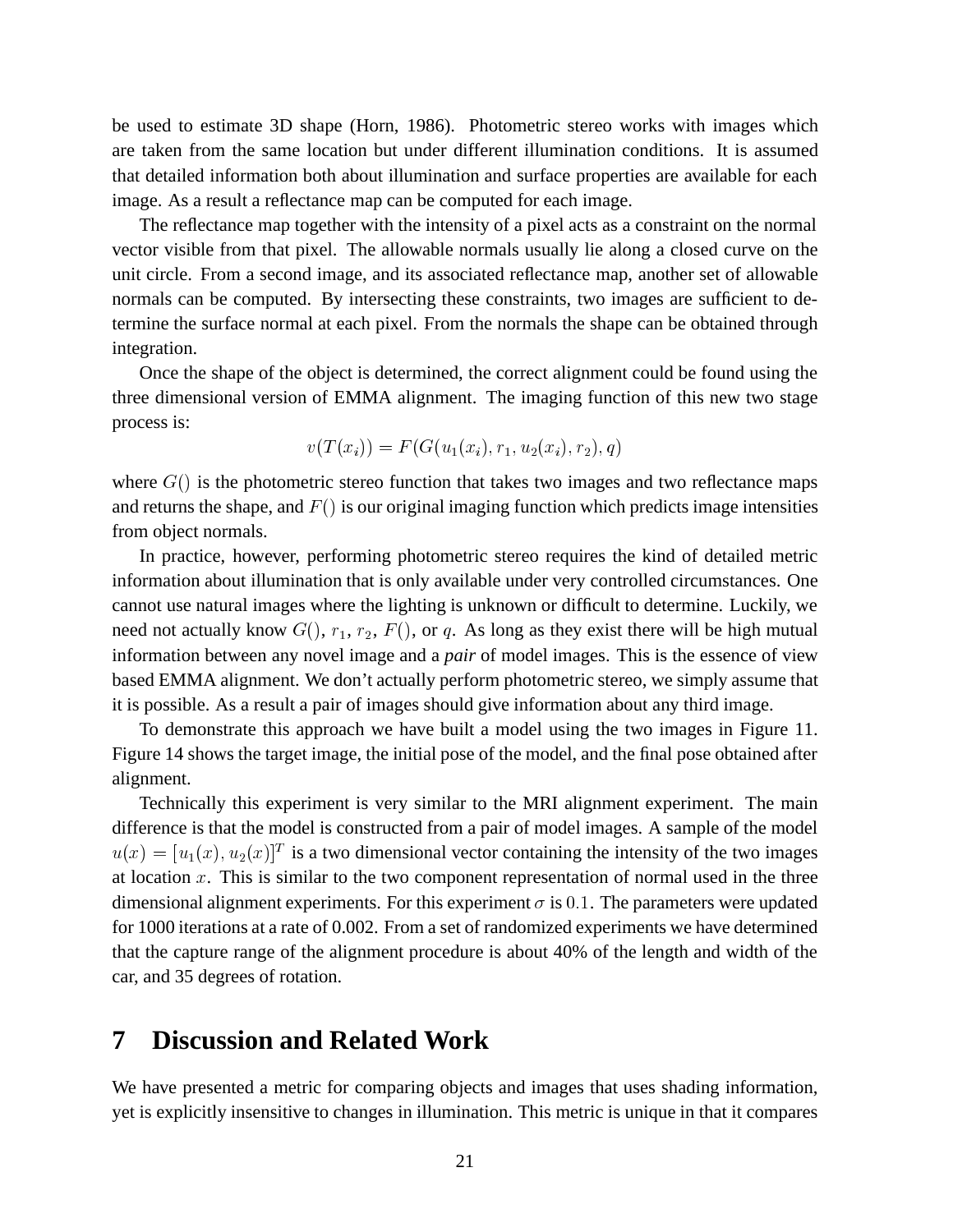3D object models directly to raw images. No pre-processing or edge detection is required. The metric has been rigorously derived from information theory.

In a typical vision application EMMA alignment is intensity-based, rather than feature based. While intensity based, it is more robust than traditional correlation – since it is insensitive to negating the image data, as well as a variety of non-linear transformations (e.g., Section 6.1), which would defeat conventional intensity-based correlation.

The sensitivity of intensity correlation may be corrected, to some extent, by performing correlations on the magnitude of the intensity gradient. This, as well as edge-based matching techniques, can perform well on objects having discontinuous surface properties, or useful silhouettes. These approaches work because the image counterparts of these discontinuities are reasonably stable with respect to illumination, however they typically make two very strong assumptions: the edges that arise are stable under changes in lighting, and the models are well described as a collection of edges.

There are many schemes that represent models and images by collections of edges and define a distance metric between them, Huttenlocher's use of the Hausdorff distance (Huttenlocher et al., 1991) is an example. Some methods use a metric that is proportional to the number of edges that coincide (see the excellent survey articles: (Besl and Jain, 1985; Chin and Dyer, 1986)). A smooth, optimizable version of such a metric can be defined by introducing a penalty both for unmatched edges and for the distance between those that are matched (Lowe, 1985; Wells III, 1992). This metric can then be used both for image/model comparison and for pose refinement. Additional technical details on the relationship between mutual information and other measures of alignment may be found in (Viola, 1995).

Alignment by extremizing properties of the joint signal has been used by Hill and Hawkes (Hill, Studholme and Hawkes, 1994) to align MRI, CT, and other medical image modalities. They use third order moments of the joint histogram to characterize the clustering of the joint data. We believe that mutual information is perhaps a more direct measure of the salient property of the joint data at alignment, and demonstrate an efficient means of estimating and extremizing it. Recently, Collignon et al. (Collignon et al., 1995) described the use of joint entropy as a criterion for registration of CT and MRI data. They demonstrated a good minimum by probing the criterion, but no search techniques were described.

Image-based approaches to modeling have been previously explored by several authors. Objects need not have edges to be well represented in this way, but care must be taken to deal with changes in lighting and pose. Turk and Pentland have used a large collection of face images to train a system to construct representations that are invariant to some changes in lighting and pose (Turk and Pentland, 1991). These representations are a projection onto the largest eigenvectors of the distribution of images within the collection. Their system addresses the problem of recognition rather than alignment, and as a result much of the emphasis and many of the results are different. For instance, it is not clear how much variation in pose can be handled by their system. We do not see a straightforward extension of this or similar eigenspace work to the problem of pose refinement. In other related work, Shashua has shown that all of the images, under different lighting, of a Lambertian surface are a linear combination of any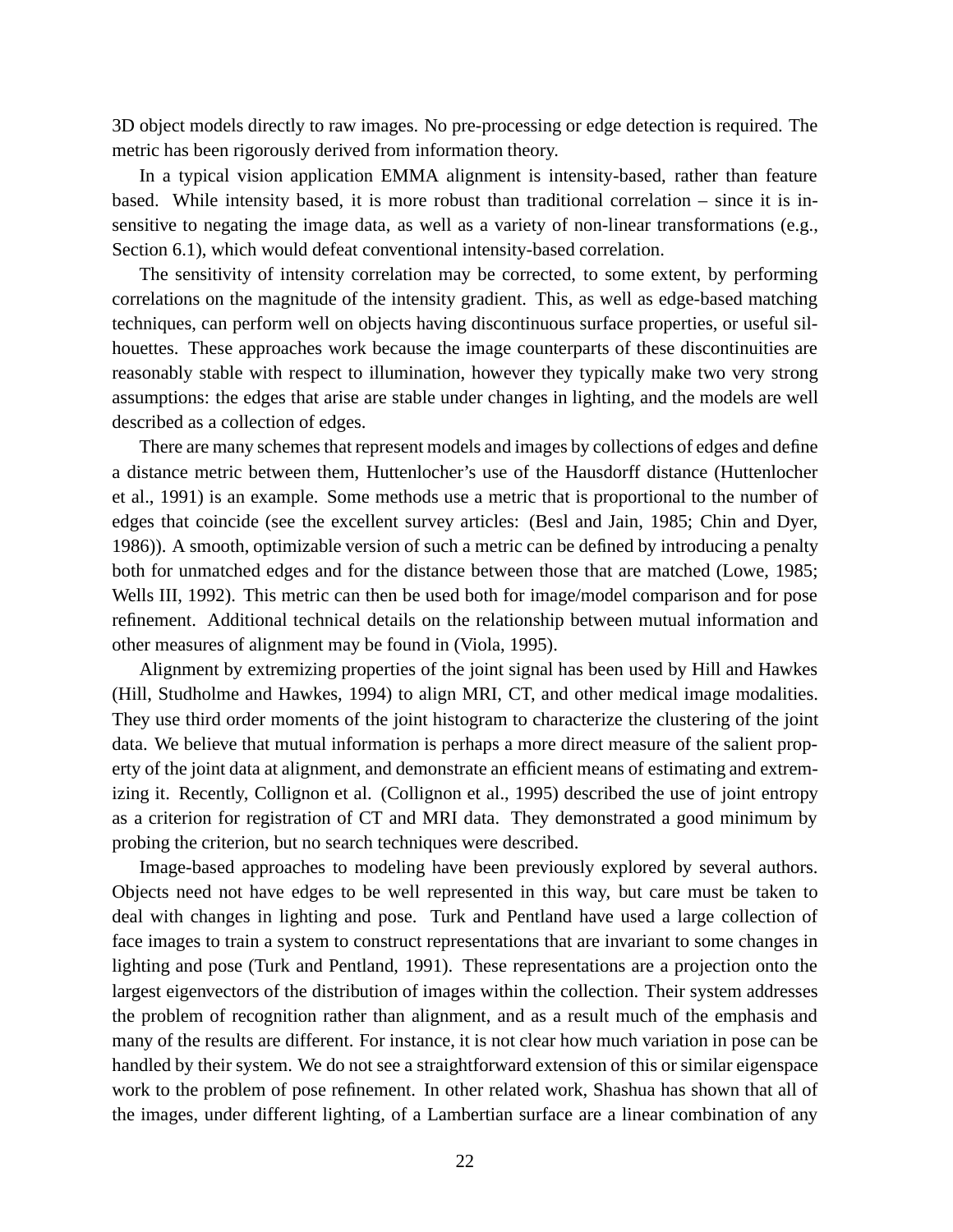three of the images (Shashua, 1992). A procedure for image alignment could be derived from this theory. In contrast, our image alignment method does not assume that the object has a Lambertian surface.

Entropy is playing an ever increasing role within the field of neural networks. We know of no work on the alignment of models and images, but there has been work using entropy and information in vision problems. None of these technique uses a non-parametric scheme for density/entropy estimation as we do. In most cases the distributions are assumed to be either binomial or Gaussian. Entropy and mutual information plays a role in the work of (Linsker, 1986), (Becker and Hinton, 1992) and (Bell and Sejnowski, 1995).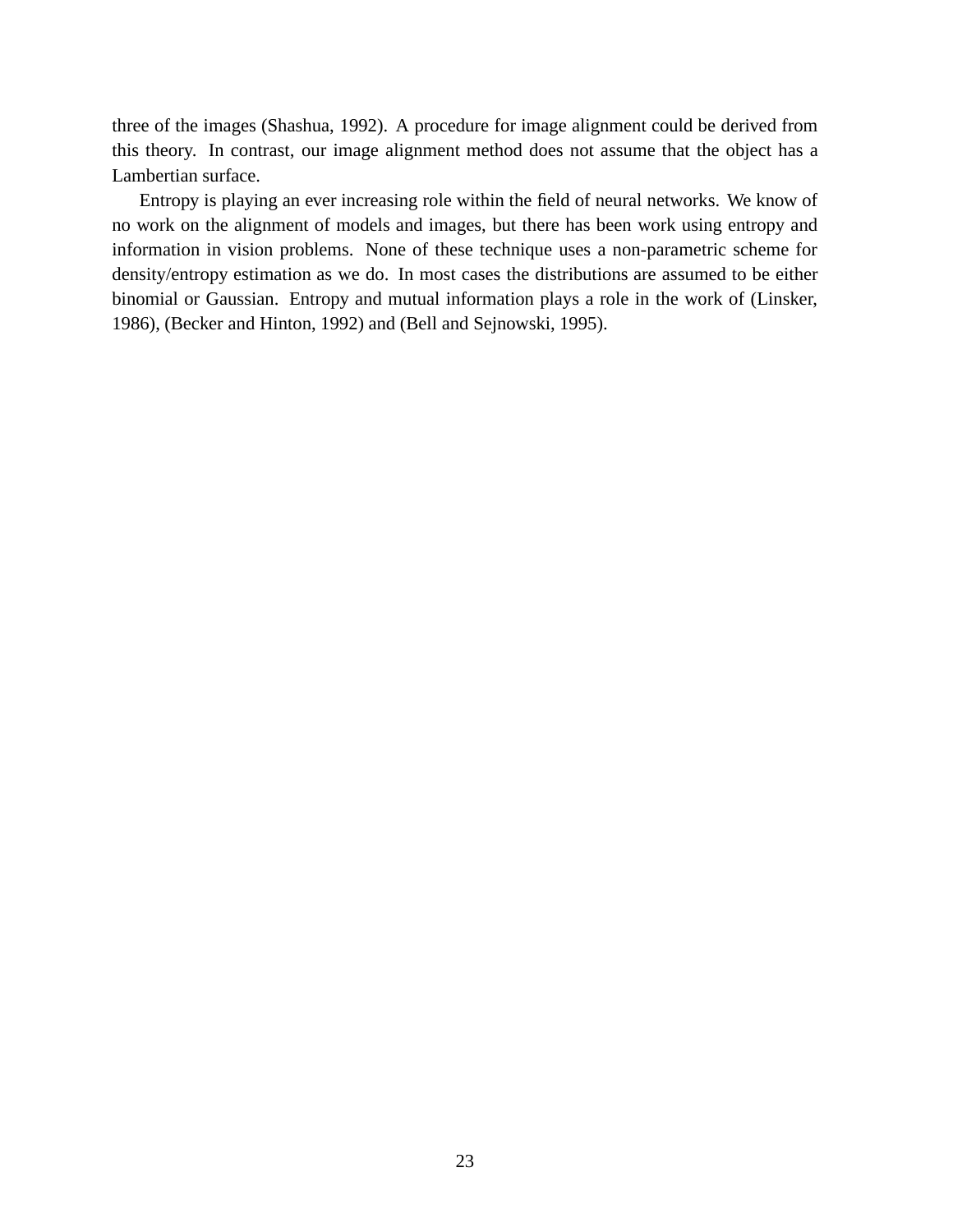![](_page_23_Picture_0.jpeg)

Figure 10: Video Head Tracking Experiment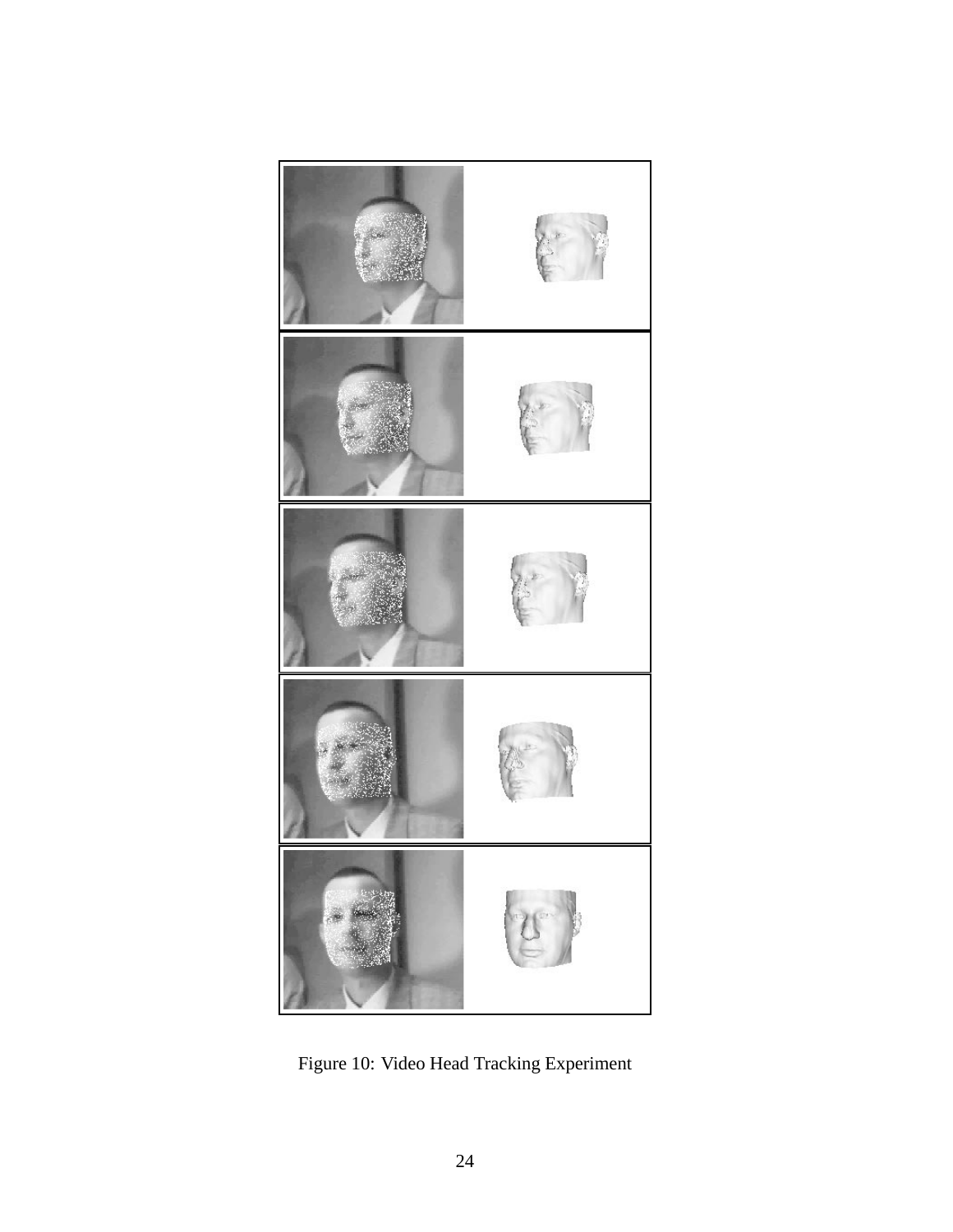![](_page_24_Picture_0.jpeg)

Figure 11: Car Model Images

![](_page_24_Picture_2.jpeg)

Figure 12: A novel image of the car model.

![](_page_24_Figure_4.jpeg)

Figure 13: The relationship between pixels in the novel image and each of the model images.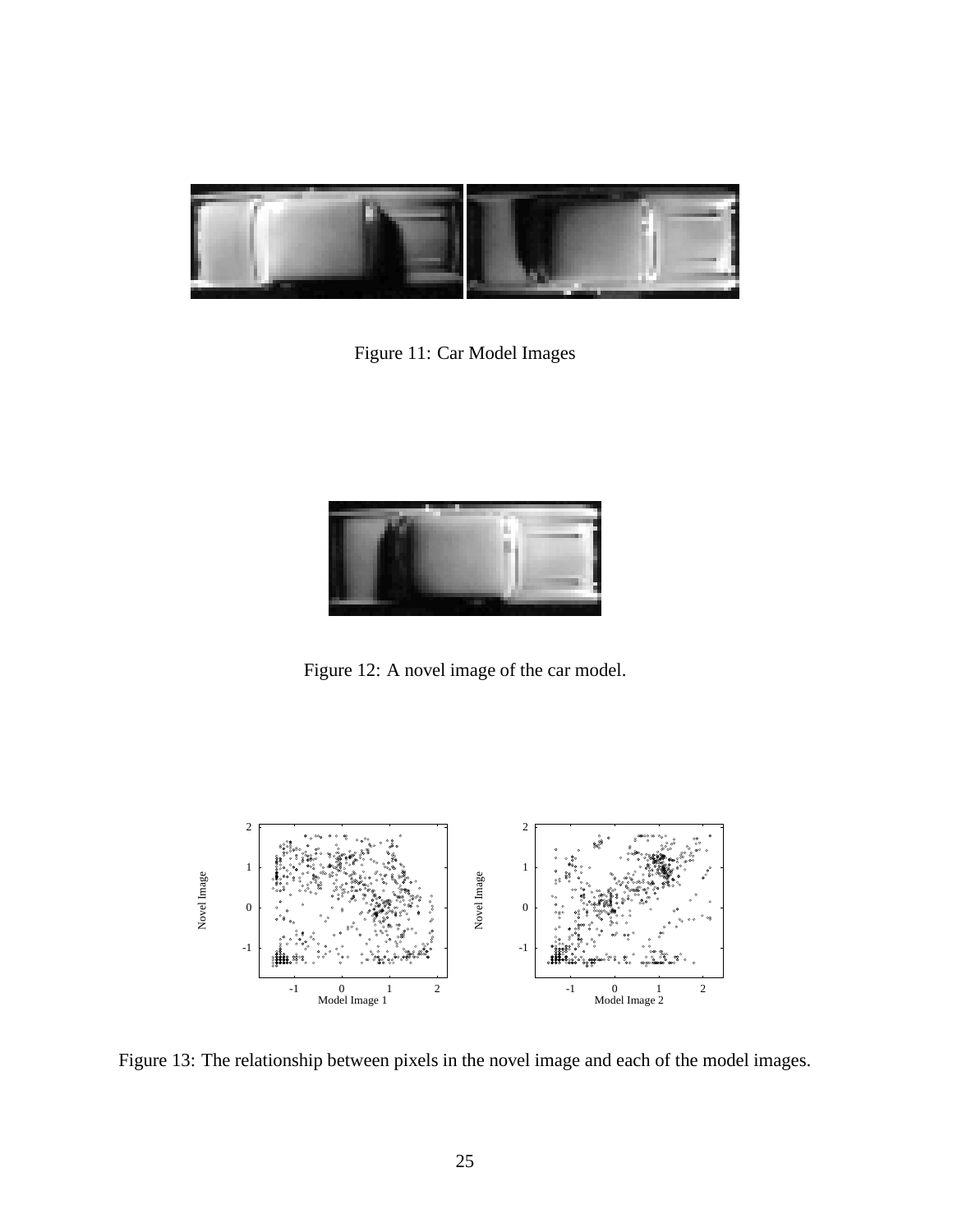![](_page_25_Picture_0.jpeg)

Figure 14: Top Left: A novel image of the car. Top Right: The initial pose of the car model. Though the model is made up of multiple images, only one is shown here. Bottom Left: The aligned pose of the car model.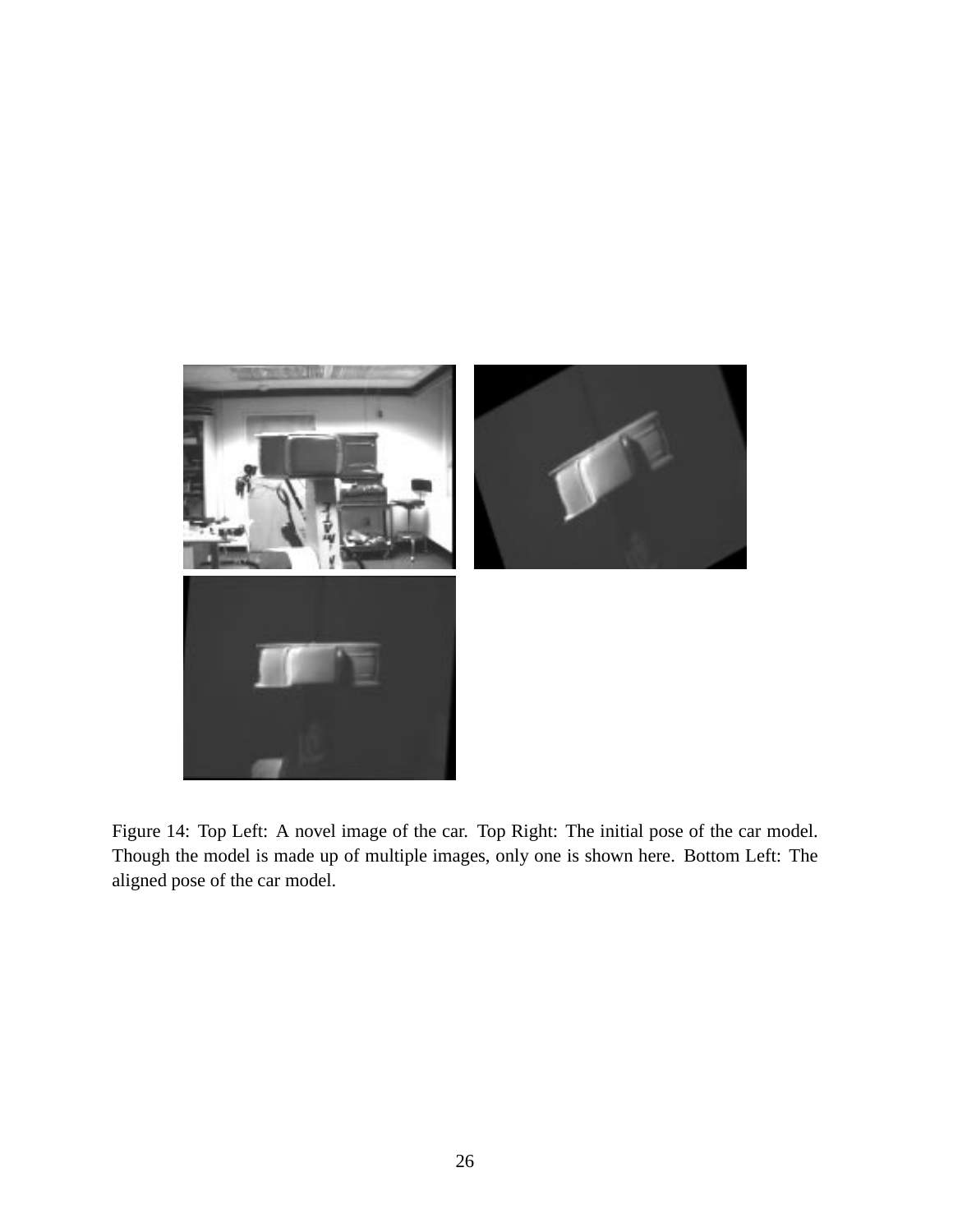# **Affiliations of Authors:**

Paul Viola Massachusetts Institute of Technology Artificial Intelligence Laboratory 545 Technology Square Cambridge, MA 02139 viola@ai.mit.edu

William M. Wells III Massachusetts Institute of Technology Artificial Intelligence Laboratory sw@ai.mit.edu Harvard Medical School and Brigham and Women's Hospital Department of Radiology

# **Acknowledgments**

We were partially inspired by the work of Hill and Hawkes on registration of medical images. Sanjeev Kulkarni introduced Wells to the concept of relative entropy, and its use in image processing. Nicol Schraudolph and Viola began discussions of this concrete approach to evaluating entropy in an application of un-supervised learning.

We thank Ron Kikinis and Gil Ettinger for the 3D skull model and MRI data. J.P. Mellor provided the skull images and camera model. Viola would like to thank Terrence J. Sejnowski for providing some of the facilities used during the preparation of this manuscript.

We thank the following sources for their support of this research: USAF ASSERT program, Parent Grant#:F49620-93-1-0263 (Viola), Howard Hughes Medical Institute (Viola), ARPA IU program via ONR #:N00014-94-01-0994 (Wells) and AFOSR #F49620-93-1-0604 (Wells).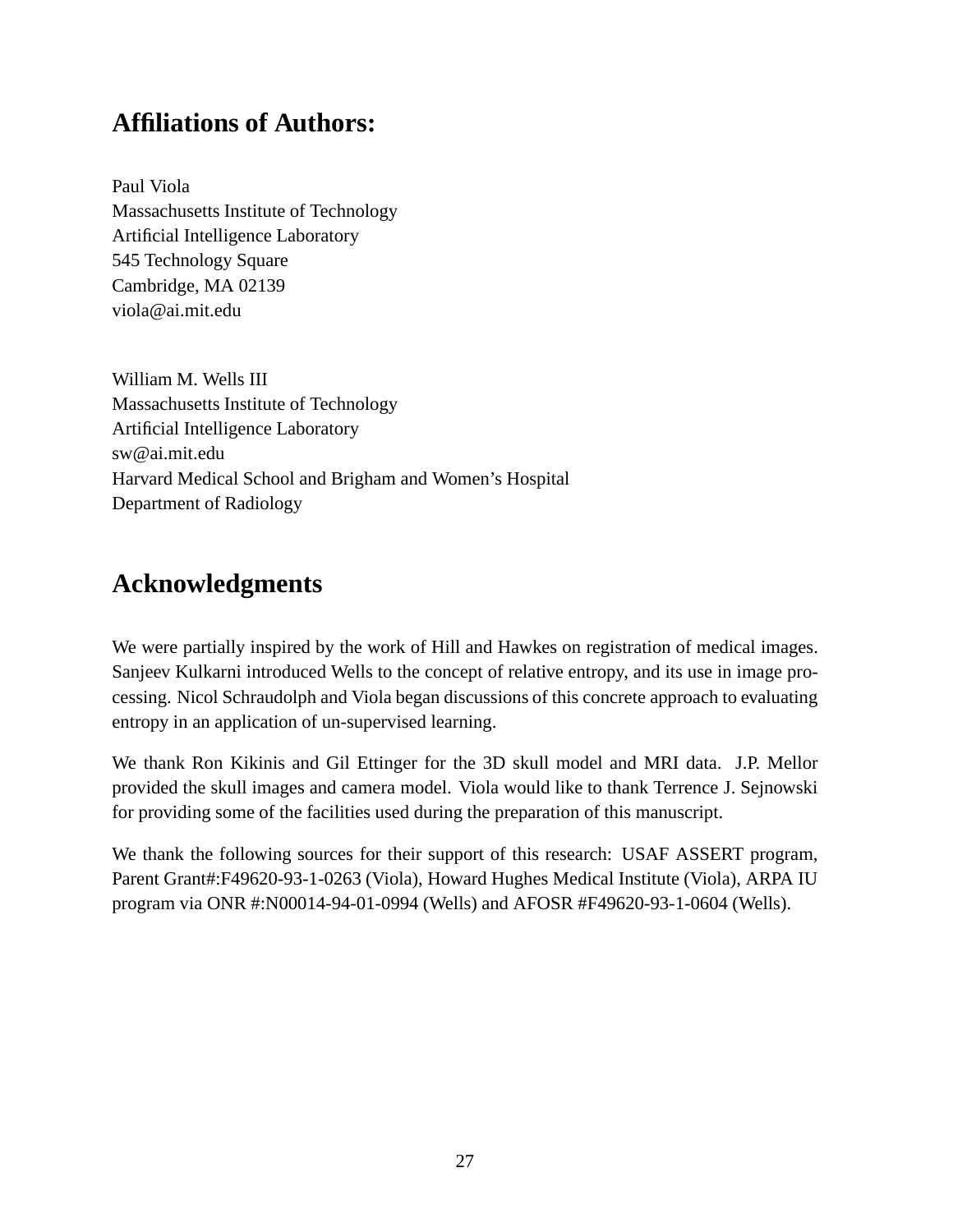# **References**

- Becker, S. and Hinton, G. E. (1992). Learning to make coherent predictions in domains with discontinuities. In Moody, J. E., Hanson, S. J., and Lippmann, R. P., editors, *Advances in Neural Information Processing*, volume 4, Denver 1991. Morgan Kaufmann, San Mateo.
- Bell, A. J. and Sejnowski, T. J. (1995). An information-maximisation approach to blind separation. In *Advances in Neural Information Processing*, volume 7, Denver 1994. Morgan Kaufmann, San Francisco.
- Besl, P. and Jain, R. (1985). Three-Dimensional Object Recognition. *Computing Surveys*, 17:75–145.
- Bridle, J. S. (1989). Training stochastic model recognition algorithms as networks can lead to maximum mutual information estimation of parameters. In Touretzky, D. S., editor, *Advances in Neural Information Processing 2*, pages 211–217. Morgan Kaufman.
- Chin, R. and Dyer, C. (1986). Model-Based Recognition in Robot Vision. *Computing Surveys*, 18:67–108.
- Collignon, A., Vandermuelen, D., Suetens, P., and Marchal, G. (1995). 3D Multi-Modality Medical Image Registration Using Feature Space Clustering. In Ayache, N., editor, *Computer Vision, Virtual Reality and Robotics in Medicine*, pages 195 – 204. Springer Verlag.
- Cover, T. M. and Thomas, J. A. (1991). *Elements of Information Theory*. John Wiley and Sons.
- Duda, R. and Hart, P. (1973). *Pattern Classification and Scene Analysis*. John Wiley and Sons.
- Haykin, S. (1994). *Neural Networks: A comprehensive foundation*. Macmillan College Publishing.
- Hill, D. L., Studholme, C., and Hawkes, D. J. (1994). Voxel Similarity Measures for Automated Image Registration. In *Proceedings of the Third Conference on Visualization in Biomedical Computing*, pages 205 – 216. SPIE.
- Horn, B. (1986). *Robot Vision*. McGraw-Hill, New York.
- Huttenlocher, D., Kedem, K., Sharir, K., and Sharir, M. (1991). The Upper Envelope of Voronoi Surfaces and its Applications. In *Proceedings of the Seventh ACM Symposium on Computational Geometry*, pages 194–293.
- Linsker, R. (1986). From basic network principles to neural architecture. *Proceedings of the National Academy of Sciences, USA*, 83:7508–7512, 8390–8394, 8779–8783.
- Ljung, L. and Söderström, T. (1983). *Theory and Practice of Recursive Identification*. MIT Press.